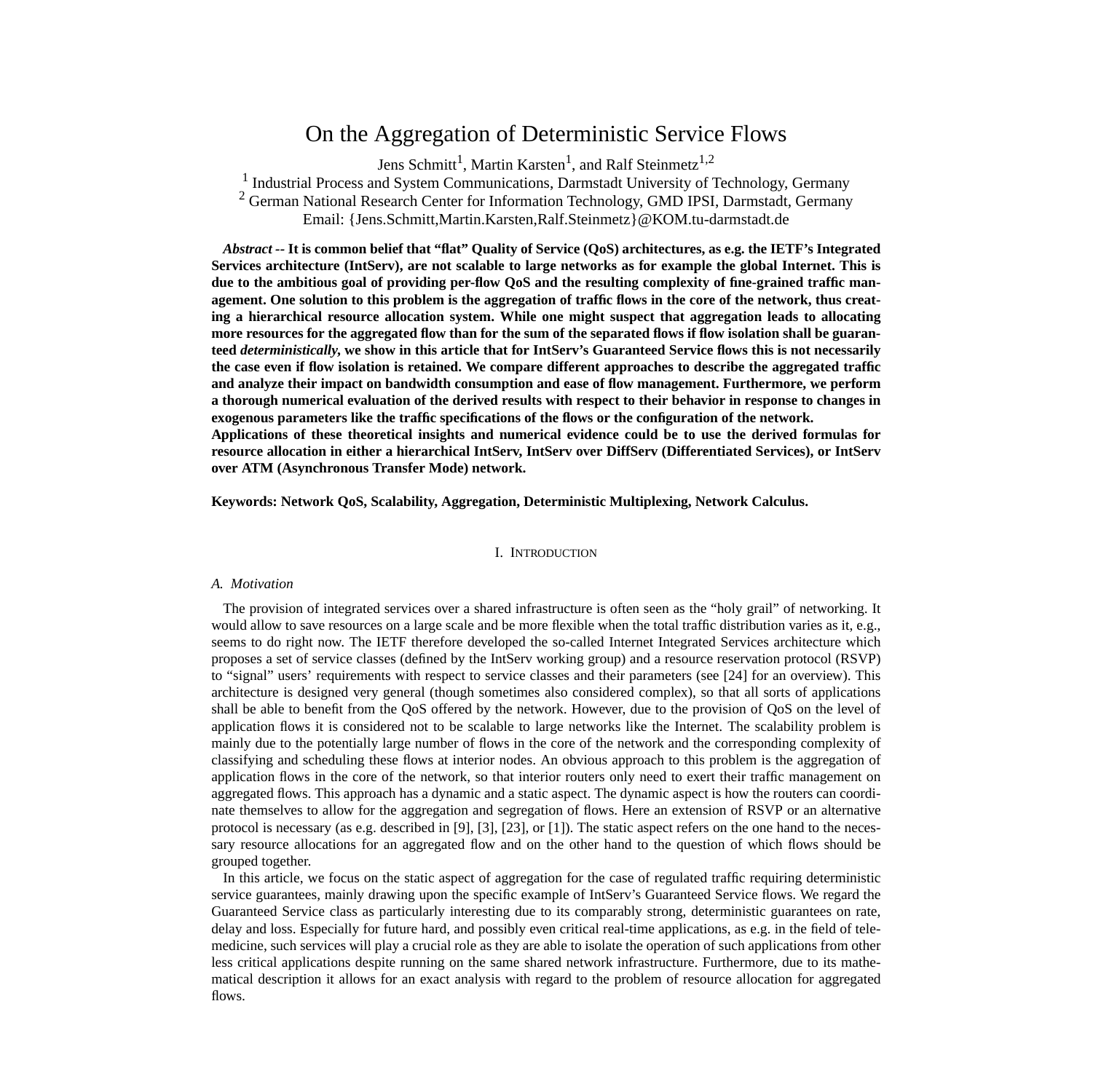#### *B. Assumptions*

The part of the network that only handles/"sees" aggregated flows will further on be called *aggregation region*. We take a topological approach towards the aggregation of flows, which means that flows that shall be aggregated must share the same path over the aggregation region. An alternative would be an approach based on traffic classes, where flows would be assigned to traffic classes and all packets belonging to the same class would receive the same treatment within the aggregation region. This approach would result in a constant amount of state within the aggregation region corresponding to the number of traffic classes supplied. On the other hand, topological aggregation requires state within the aggregation region of  $O(n^2)$ , where *n* is the number of peering edge devices located around the aggregation region, which perform the aggregation of flows before these enter the aggregation region. While this is a clear advantage of class-based aggregation over topological aggregation, it has been shown in [12], [5], and [22] that for deterministic service guarantees the resource utilization within the aggregation region would be extremely low. As it is primarily deterministic services we are interested in, we are following the topological approach towards aggregation, also arguing that by a sensible network design of the aggregation region, which would introduce enough redundancy into the network to avoid bottlenecks under "normal" traffic patterns, the worst case state complexity will be a very loose bound on the actual state complexity experienced.

Due to selecting the topological aggregation approach, we constrain our investigations on unicast flows, since multicast flows are unlikely to share the same partial multicast tree over the aggregation region. However, if they did, e.g. because the partial multicast tree is the same tandem of nodes through the aggregation region, the results derived below would still apply. Note that anyway unicast flows can be considered more "evil" with respect to scalability since they are expected to be much more numerous than multicast flows.

An important distinction for the line of argument of our article is how we use the terms *aggregation* and *grouping* of flows. By aggregation we mean the general problem of merging different flows over an aggregation region inside the network. By grouping of flows we refer to the restricted problem of the whole network being the aggregation region, i.e. flows are aggregated end-to-end. So, in our terminology grouping is a special case of aggregation. In Figure 1 these different concepts are schematically depicted.



Figure 1: Aggregation vs. Grouping.

## *C. Outline*

In the next section we give a brief review of the semantics and basic mathematical background of the IETF's Guaranteed Service class, as a special instance of a deterministic service. Then we derive some fundamental formulas for the problem of grouping flows as defined above. Here we first quantify the effect of grouping flows onto resource allocation. Next we suggest a way to characterize the grouped flow which allows for more efficient resource utilization, followed by some numerical examples to illustrate these results. The results for flow grouping are then applied to the more general problem of aggregating flows. To do so we introduce a conceptual model of the aggregation problem and show what has to be done to make it conform to the prerequisites of flow grouping. After giving again some simple numerical examples on the trade-offs for the resource allocation inside and outside of the aggregation region, we perform a more in-depth numerical evaluation of the proposed mechanisms in the form of a "sensitivity analysis" of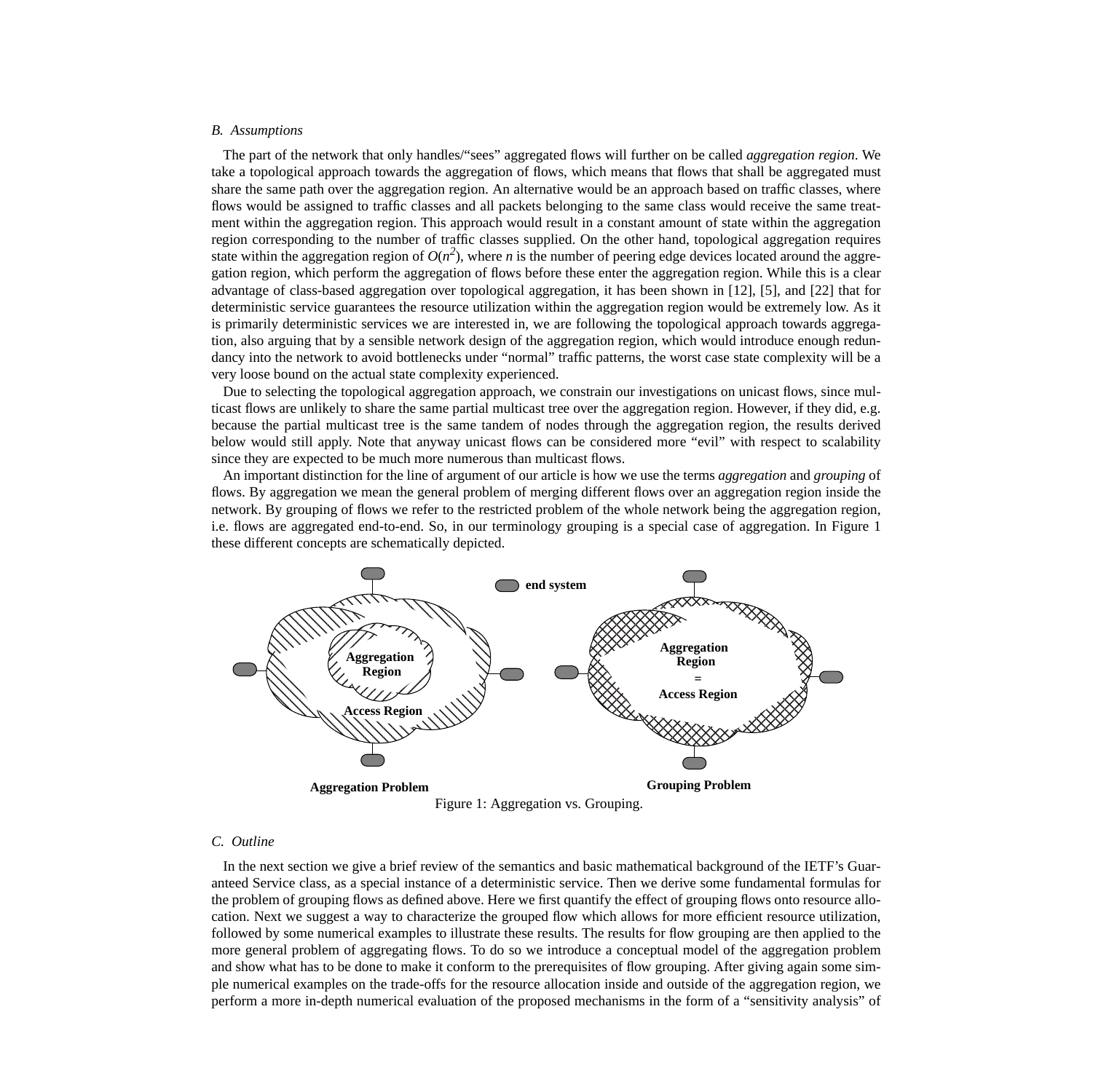<span id="page-2-0"></span>the derived formulas on exogenous parameters like traffic specifications and network configuration parameters. This analysis is based upon experiments we performed using a simulator we developed for that purpose. Before concluding the article and having an outlook to future work, we also give an overview of related work with respect to both the static and the dynamic aspect. In particular for the dynamic aspect we briefly discuss the issue of how to deal with excess traffic when applying the results on existing candidates for the aggregation region, like an IntServ, DiffServ, or ATM cloud.

## II. THE IETF GUARANTEED SERVICE CLASS

Guaranteed Service (GS) as specified in [20] provides an assured level of bandwidth, a firm end-to-end delay bound and no queuing loss for data flows that conform to a given traffic specification (TSpec). The TSpec, which is essentially a double token bucket, i.e. two token buckets in series, is characterized by the following parameters:

- the token bucket rate *r* (in bytes/s),
- the token bucket depth *b* (in bytes),
- the peak rate  $p$  (in bytes/s),
- the maximum packet size *M* (in bytes), and
- the minimum policed unit  $m$  (in bytes).<sup>1</sup>

The mathematics of GS are originally based on the work of Cruz [6] (refined by others, see e.g. [4]) on arrival and service curves. While arrival curves describe the worst-case behavior of a source within given time intervals, service curves specify the minimal service that is provided by a queue server. By combining these two concepts it is possible to derive deterministic guarantees on loss and delay under the worst-case scenario of a greedy source and a fully loaded server.

In case of the IntServ specifications the arrival curve corresponding to the *TSpec(r,b,p,M)* is

$$
a(t) = \begin{cases} M + pt & t < \frac{b-M}{p-r} \\ b + rt & t \ge \frac{b-M}{p-r} \end{cases}
$$
 (1)

whereas the service curve for GS is

$$
c(t) = R(t-V)^{+} ,2
$$
 (2)

where  $V = \frac{C}{R} + D$  and *R* is the service rate, (3)

assuming that the stability condition  $R \ge r$  holds. Here, the *C* and *D* terms represent the rate-dependent respectively rate-independent deviations of a packet-based scheduler from the perfect fluid model as introduced by ([16], [17]). These *error terms* are summed up along the data transmission path for each server/router during the advertisement phase [25].

While the TSpec is a double token bucket it is sometimes more intuitive to regard the mathematical derivations for a simple token bucket  $t = (r, b)$  (which is equivalent to assuming an infinite peak rate). In this simplified case we obtain for the end-to-end delay bound

$$
d_{max} = \frac{b}{R} + \frac{C}{R} + D \tag{4}
$$

While for the more complex TSpec as arrival curve it applies that

$$
p \ge R \ge r \qquad d_{max} = \frac{(b-M)(p-R)}{R(p-r)} + \frac{M+C}{R} + D
$$
  

$$
R \ge p \ge r \qquad d_{max} = \frac{M+C}{R} + D
$$
 (5)

From the perspective of the receiver desiring a maximum queuing delay  $d_{max}$ , the service rate  $R$  (in bytes/s) that has

<sup>&</sup>lt;sup>1.</sup> For our discussions we can omit this parameter of the TSpec further on.

<sup>&</sup>lt;sup>2</sup> $(x)^+$  is defined as 0 if  $x < 0$  and *x* otherwise.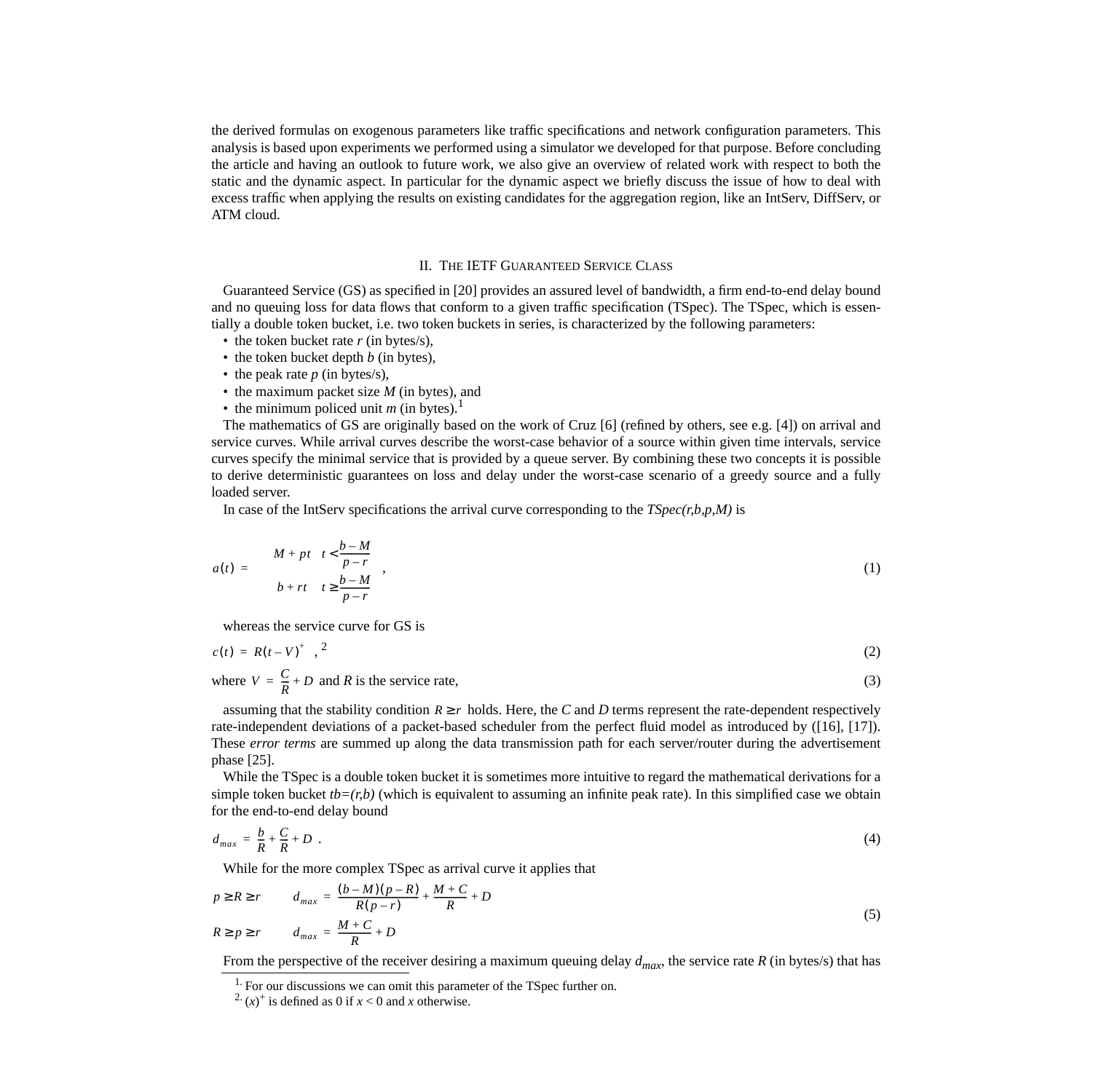to be reserved at the routers on the path from the sender follows directly from (4) [and](#page-2-0) (5):

For the simple token bucket *tb(r,b)*

$$
R = \frac{b+C}{d_{max}-D} \tag{6}
$$

for the complete *TSpec(r,b,p,M)*

 $\mathsf{r}$ 

$$
R = \begin{cases} \frac{p\frac{b-M}{p-r} + M + C}{\frac{b-M}{p-r} - D} & p \ge R \ge r \\ \frac{M+C}{d_{max} - D} & R \ge p \ge r \end{cases} \tag{7}
$$

While the buffer *B* to guarantee a lossless service for the single token bucket simply equals *b*, the buffer formula for the TSpec's double token bucket is more complicated:

$$
B = \begin{cases} M + \frac{(p - R)(b - M)}{p - r} + C + RD & p \ge R \ge r, \frac{C}{R} + D \le \frac{b - M}{p - r} \\ b + r\left(\frac{C}{R} + D\right) & \frac{C}{R} + D > \frac{b - M}{p - r} \\ M + p\left(\frac{C}{R} + D\right) & R \ge p \ge r \end{cases} \tag{8}
$$

To illustrate the meaning of the *C* and *D* terms we refer to their values in case of a PGPS (Packetised General Processor Sharing) scheduler [16], because they also apply to many other packet scheduling algorithms [26]

$$
C = M \text{ and } D = \frac{M'}{c} \tag{9}
$$

where *M* is the maximum packet size of the flow, *M'* is the MTU (Maximum Transfer Unit) and *c* is the speed of the link. In real routers, there are potentially many other contributions to these error terms as, e.g., link layer overhead for segmentation and reassembly in the case of ATM or token rotation times for FDDI or token ring. There are two related problems with GS:

1.It may not be scalable enough to be used in the backbone of the Internet since no aggregation mechanisms were provided (due to the stipulation of per-flow QoS and flow isolation). Thus, the number of queues is proportional to the number of flows.

2.It wastes a lot of resources, especially for "low bandwidth, short delay"-type of flows. As an example consider a data flow with *TSpec=(1000, 2000, 2000, 1500)*, let us assume 5 hops (all with *MTU=9188 bytes* and link speed *c=155 Mb/s*) all doing PGPS. Then we have *C=7500 bytes*, *D=2.371 ms*. Let us further assume the receiver desires a maximum queueing delay of *dmax=50 ms*. Then we obtain from the formulas given above that *R=191489 bytes/s* ≈ *95p* and *B=1578 bytes.*

By aggregating/grouping GS flows we address both problems, because less state has to be managed by routers and the resulting aggregated flows are of higher bandwidth.

#### III. THE MATHEMATICS OF FLOW GROUPING

In this section we derive a set of fundamental formulas about flow grouping. We show how grouping of flows can save resources when compared to isolated flows. Recall that by grouping we refer to the restricted problem where the aggregation takes place end-to-end between sender and receiver.

## *A. Grouping Gains from Sharing Error Terms*

For the grouping of flows we need a concept of how to characterize the traffic of the grouped flow. In RFC 2212, the sum over *n* TSpecs is defined as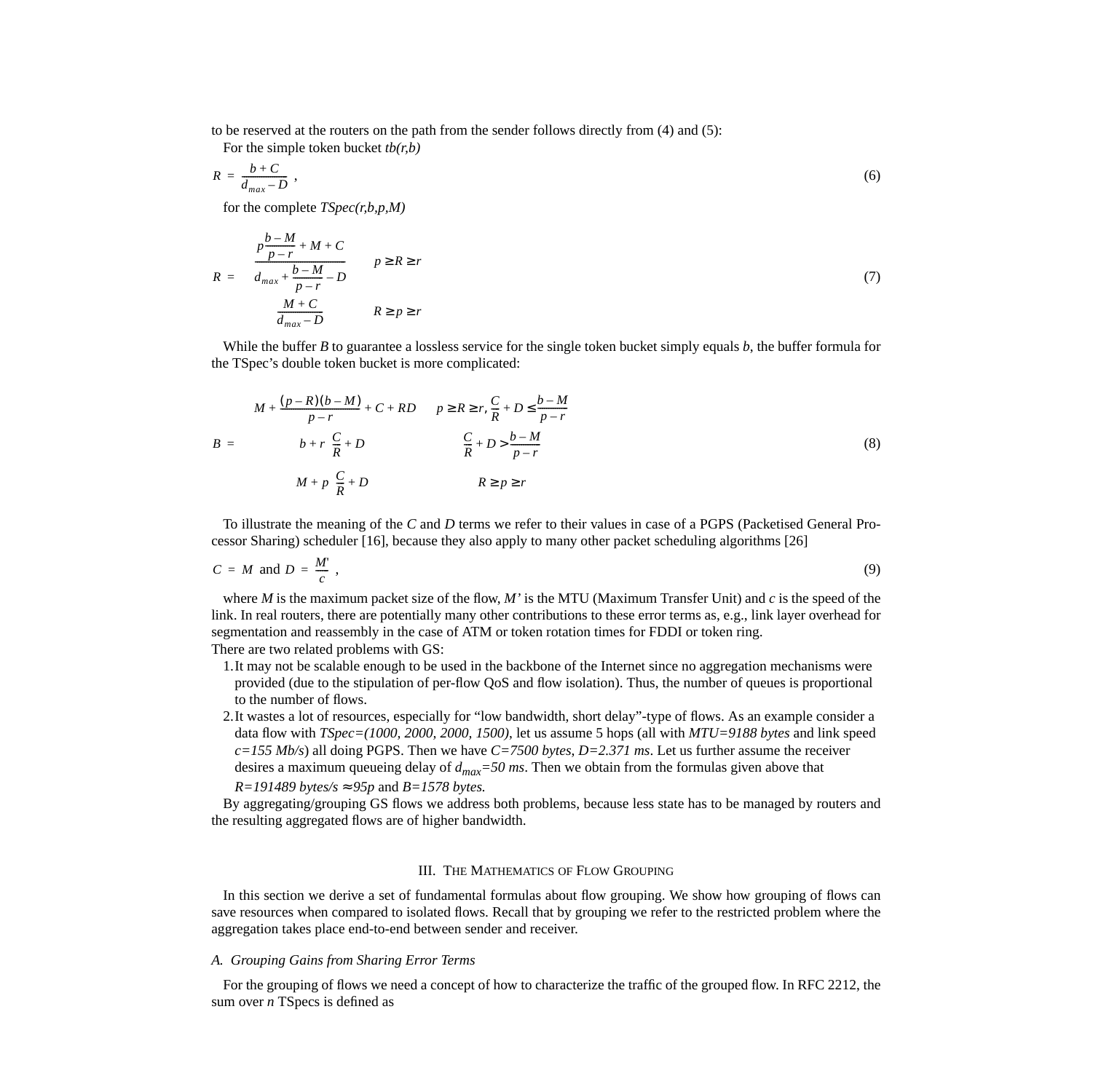$$
\sum_{i=1}^{n} TSpec(r_i, b_i, p_i, M_i) = TSpec \left( \sum_{i=1}^{n} r_i, \sum_{i=1}^{n} b_i, \sum_{i=1}^{n} p_i, max(M_i) \right)
$$
(10)

In RFC 2216 [21], which gives the general requirements for specifying service classes, the summation of TSpecs as defined in (10) is motivated as follows:

*This function computes an invocation request which represents the sum of N input invocation requests. Typically this function is used to compute the size of a service request adequate for a shared reservation for N different flows. It is desirable but not required that this function compute the "least possible sum".*

So, as a starting point we use the "summed TSpec" as arrival curve for the grouped flow. We want to compare the rates for grouped flows with the sum of the rates of the isolated flows.

Let us start by looking at the simplified model of using single token buckets for the characterization of the isolated flows:

Let *S* be a set of *n* receivers with  $tb_i = (r_i, b_i)$  and  $d_{max,i}$ , then the rate for the isolated system of these *n* flows is

$$
R^{I}(S) = \sum_{i=1}^{n} \frac{b_{i} + C}{d_{max,i} - D}
$$
\n(11)

while for the grouped system of these *n* flows, with the sum of single token buckets defined analog to (10), it is

$$
R^{G}(S) = \frac{\sum_{i=1}^{n} b_{i} + C}{\min(d_{\max,i}) - D}
$$
 (12)

Now let us define the difference between the isolated and the grouped system with respect to the allocated accumulated service rate over flows 1 to *n* as "Grouping Efficiency" (GE), i.e.:

$$
GE(S) = RI(S) - RG(S)
$$
\n(13)

Thus, we can state the problem of which flows to group together as:

For a set of *n* reservations  $(tb_i=(r_i, b_i)$  or  $TSpec(r_i, b_i, p_i, M_i)$  and  $d_{max,i}$ , find a partition  $P=\{P_1,...,P_k\}$ 

such that  $\sum G E(P_i)$  is maximized and *k* is minimized. *l* = 1 *k* ∑

It can be easily seen from (12) that it is advantageous if those flows to be grouped together have equal or at least similar delay requirements. Thus, we can order the flows by their delay requirements and restrict the search to the space of ordered partitions for the optimal flow to group assignment since it can be proven that the optimum must be an ordered partition:

**Theorem 1:** Let  $S = \{1,...,n\}$  be an ordered set of reservations  $(tb_i = (r_i, b_i)$  and  $d_{max,i}$ ,  $i = 1,...,n$ . The ordering criterion is  $d_{max,i}$ . Then the rate-optimal partition is ordered after  $d_{max,i}$ . Here, the rate of a partition  $P = \{P_1,...,P_k\}$  is defined as

$$
R(P) = \sum_{i=1}^n R(P_i).
$$

**Proof:** Assume  $P = \{P_1, ..., P_k\}$  is rate-optimal, but unordered, i.e. we have at least two reservations  $h, l \in \{1, ..., n\}$ with *h*≥*l* and *h*∈*P<sub>u</sub>*, *l*∈*P*<sub>v</sub> where *u*<*v* (we assume the *P<sub>i</sub>* to be ordered ascendingly in  $d_{max,i}$ ).<sup>3</sup> Then for  $Q = P \langle (P_u \cup P_v) \cup (P_u \setminus \{h\}) \cup (P_v \cup \{h\})$  we obtain

$$
R(Q) = R(P) - \frac{b_h + C}{\min(d_{\max, i}, i \in P_u) - D} + \frac{b_h + C}{\min(d_{\max, i}, i \in P_v) - D}
$$
  
< 
$$
< R(P)
$$

where the inequality holds due to the proposition that  $u < v$ . This however is a contradiction to the assumption that P is rate-optimal and thus the theorem holds.  $\Box$ 

<sup>&</sup>lt;sup>3.</sup> Note that if  $k = 1$  then the statement of the theorem trivially follows, as there is only one group of flows which can thus not be unordered with respect to other groups.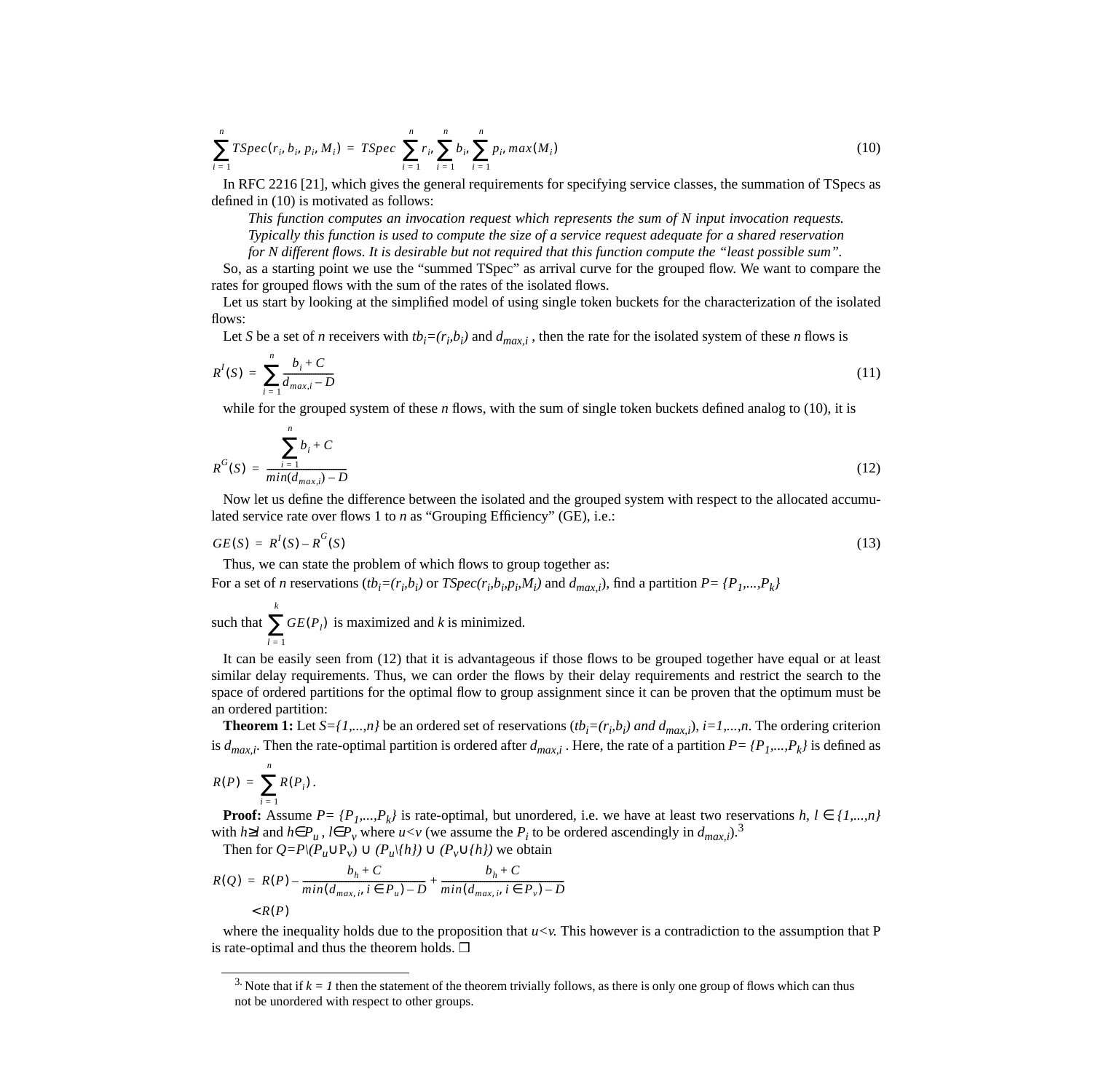From now on let us suppose that there are enough flows to assume that those flows grouped together have *equal* delay. For *n* such delay-homogeneous flows we obtain the following for the simplified model:

$$
GE(S) = \sum_{i=1}^{n} \frac{b_i + C}{d_{max} - D} - \frac{\sum_{i=1}^{n} b_i + C}{d_{max} - D} = \frac{(n-1)C}{d_{max} - D} > 0 \text{ where } d_{max, i} = d_{max} \forall i.
$$
 (14)

That means we obtain gains independent of the reserved rate for delay-homogeneous flows, i.e. these gains are relatively highest if the separate flows have low bandwidth requirements. It can also be seen that *GE* increases with *n*, *C* and *D* and decreases with  $d_{max}$ . To illustrate how large the grouping gains can be, let us look at an example:

We assume again 5 hops in the aggregation region, all using PGPS as a service discipline, with an *MTU=9188 bytes* and  $c=155$  Mb/s. We have 10 flows with  $M=500$  bytes, and  $d_{max}=50$  ms for all of them. Then we obtain:  $GE(S) \approx 3.7$ *Mb/s*, irrespective of the actual token buckets of the flows.

This effect of saving resources due to grouping of flows is a result of "sharing the error terms" for the group of flows, while for the isolated flows these error terms must be accounted for separately. Therefore we call this concept "Pay scheduling errors only once" in analogy to the "Pay bursts only once" principle.

For the actual IntServ model with double token bucket TSpecs we obtain a more complex formula for the grouping efficiency of *n* arbitrary flows (arbitrary with respect to delay requirements and TSpec parameters), where we use the summed TSpec as arrival curve for the grouped flow:

$$
GE(S) = \sum_{i} \frac{p_i - M_i}{d_{max,i} + \frac{b_i - M_i}{p_i - r_i} - D} - \frac{\sum_{i} p_i \frac{\sum_{i} b_i - max(M_i)}{\sum_{i} p_i - r_i} + max(M_i) + C}{\frac{\sum_{i} p_i - max(M_i)}{\sum_{i} b_i - max(M_i)} - D}
$$
(15)

The first term represents  $R^I(S)$  and the second  $R^G(S)$ , both for the "usual" case that the reserved rate R is smaller than the peak rate of the corresponding flow. While it is still true that equal delay requirements of the grouped flows are favorable for gaining resources by grouping, they are no longer a sufficient condition to actually achieve a gain. However, for delay-homogeneous flows with the same TSpec (TSpec-homogeneous flows) it can be shown that always *GE>0* under weak conditions:

**Theorem 2:** For a set *S* of *n*>*1* delay- and TSpec-homogeneous flows *GE*>*0* if  $C > M \frac{r}{p-r}$ . [This is a very weak condition taking into account that on the one hand for many schedulers *M* is the rate-dependent error term and on the other hand that *r* will often be much smaller than *p* so that  $\frac{r}{p-r}$  is (much) smaller than 1. Furthermore there may be other rate-dependent deviations besides *M*.]

#### **Proof:**

We have to distinguish two cases for isolated flows:  $R \geq p(1)$  or  $R \leq p(2)$ .

Analogously, there are two cases for the grouped flow: *R*≥*np* (3) and *R<np* (4).

The only possible combinations are  $(1)+(3)$ ,  $(1)+(4)$  and  $(2)+(4)$ .

 $(2)+(3)$  is impossible as can be verified easily.

$$
"(1)+(3)":
$$

$$
GE(S) = RI(S) - RG(S) = n\frac{M+C}{d_{max}-D} - \frac{M+C}{d_{max}-D} = (n-1)\frac{M+C}{d_{max}-D} > 0, \text{ for } n > 1 \text{ (as assumed)}.
$$

$$
"(1)+(4)":
$$

 $GE(s) = R^{I}(S) - R^{G}(S) \geq np - R^{G}(S) > 0$ , simply as a result of conditions (1) and (4).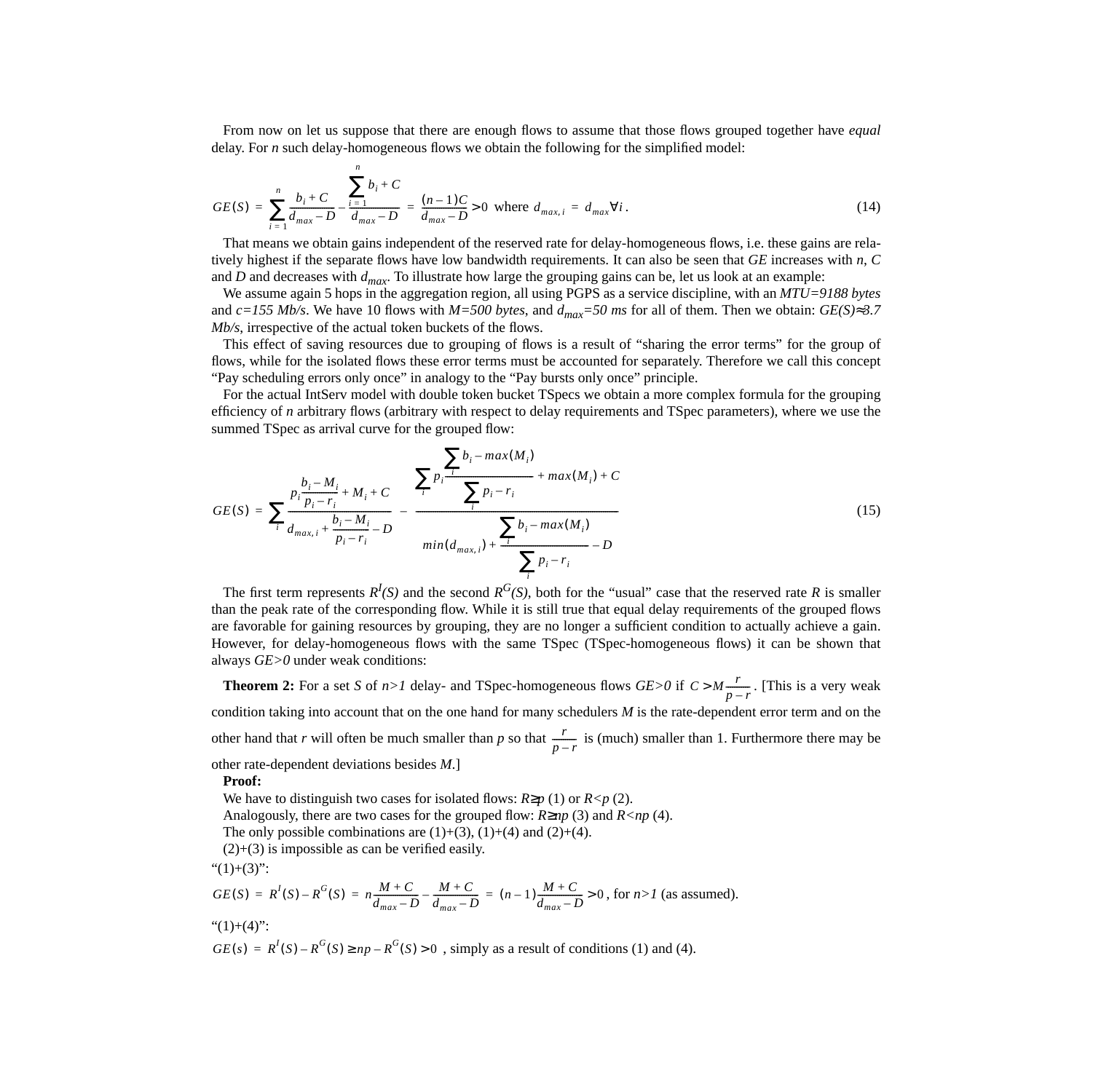$"(2)+(4)"$ :

$$
GE(S) = R^{I}(S) - R^{G}(S) = n\frac{p\frac{b-m}{p-r} + M + C}{d-D + \frac{b-M}{p-r}} - \frac{np\frac{nb-m}{np-nr} + M + C}{d-D + \frac{nb-M}{np-nr}}
$$

$$
= \frac{np\frac{b-M}{p-r} + nM + nC}{d-D + \frac{b-M}{p-r}} - \frac{p\frac{nb-M}{p-r} + M + C}{d-D + \frac{nb-M}{np-nr}}
$$

$$
np\frac{b-M}{p-r} + nM + nC - \left(p\frac{nb-M}{p-r} + M + C\right)
$$

$$
= \frac{n-1}{d-D + \frac{b-M}{p-r}} \left(C - M\frac{r}{p-r}\right)
$$

*b M*–

which implies that  $GE(S) > 0 \Leftrightarrow C > M \frac{r}{p-r} \wedge n > 1$ .

For TSpec-heterogeneous flows the summed TSpec may incur a higher rate because it overestimates the arrival curve for the group of flows. How to circumvent this effect will be discussed in the next section.

*nb M*–

Anyway, *GE* can be used as a hint towards the decision whether a set of flows should be grouped together respectively whether a new flow should be added to an existing group of flows, simply by the fact whether *GE>0* or *<0*.

#### *B. Tight Arrival Curves for Grouped GS Flows*

We have shown in the previous section how grouping of flows can reduce resource requirements. However, the flows had to be homogeneous with respect to their TSpec and their delay requirements to achieve a guaranteed reduction. Taking into account that additionally the flows have to share the same path through the aggregation region, these can be very restricting prerequisites to the grouping of flows. Therefore, we now try to relax the first prerequisite of TSpec-homogeneity by using a tighter arrival curve than the summed TSpec for the characterization of the grouped flow. Instead of the summed TSpec we use a series of token buckets which can be shown to be an arrival curve for the grouped flow. This allows a lower resource reservation for the grouped flow when compared to the summed TSpec as arrival curve. We call this arrival curve "cascaded TSpec".

This discussion is illustrated by the simple example in Figure 2.



Figure 2: Summed vs. Cascaded TSpecs.

Here we have two flows with differing TSpecs. It can be seen that by using the summed TSpec we may give away some bandwidth we "know" of that it will never be used. Therefore, we would like to use the exact sum of the arrival curves, the cascaded TSpec.

Let us now take a more formal look at the problem. In general the tight arrival curve *tac(t)* for *n* TSpecs has the following form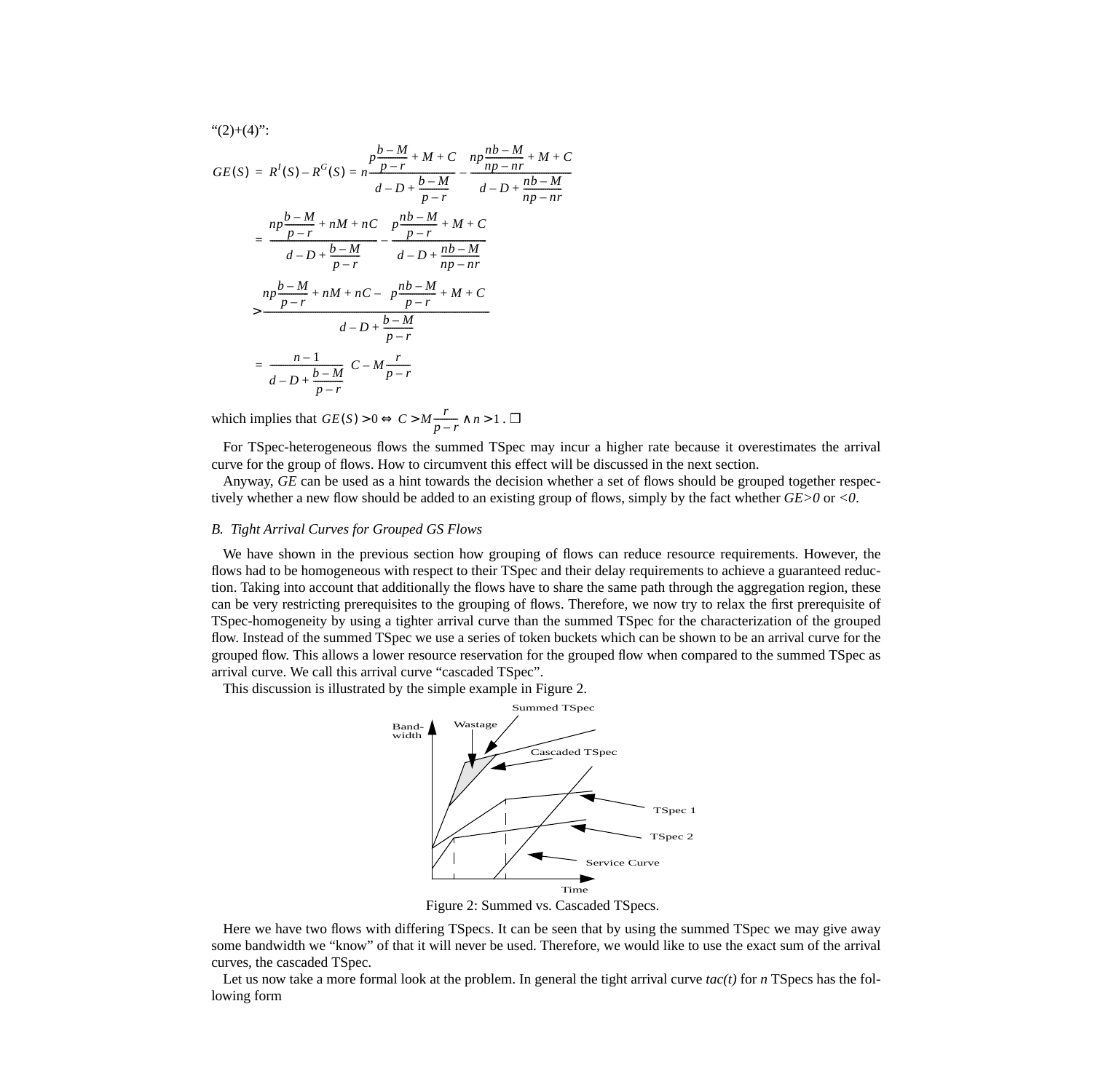<span id="page-7-0"></span>
$$
M + \sum_{j=1}^{n} p_j t \qquad t \le x_1
$$
  
\n
$$
tac(t) = \sum_{j=1}^{n} a_j(t) = \begin{cases} \sum_{k=1}^{n} b_1 - M_1 + M + \sum_{j=2}^{n} p_j t + r_1 t & x_1 < t \le x_2 \\ \cdots & \cdots \\ \sum_{l=1}^{n} (b_l - M_l) + M + \sum_{j=k}^{n} p_j t + \sum_{l=1}^{k-1} r_l t & x_{k-1} < t \le x_k \\ \cdots & \cdots \\ \sum_{l=1}^{n} (b_l - M_l) + M + \sum_{l=1}^{n} r_l t & t > x_n \end{cases}
$$
(16)

where  $x_j$ , the burst duration for flow *j*, is defined as:  $x_j = \frac{b_j - M_j}{p_j - r_j}$  and  $M = max(M_1,...,M_n)$ .

Here we have assumed without loss of generality that  $x_1 \leq ... \leq x_n$ .

This tight arrival curve for the grouping of *n* GS flows is equivalent to the concatenation of  $(n+1)$  token buckets (the cascaded TSpec), i.e. (with ⊗ as concatenation operator for token buckets)

$$
tb\left(M, \sum_{j=1}^{n} p_j\right) \otimes tb\left(b_1 - M_1 + M, \sum_{j=2}^{n} p_j + r_1\right) \otimes \dots \otimes
$$
  

$$
tb\left(\sum_{l=1}^{k-1} (b_l - M_l) + M, \sum_{j=k}^{n} p_j + \sum_{l=1}^{k-1} r_l\right) \otimes \dots \otimes tb\left(\sum_{l=1}^{n} (b_l - M_l) + M, \sum_{l=1}^{n} r_l\right)
$$

If we apply the known results from network calculus [4] on this tight arrival curve, assuming the GS service curve, we obtain the delay bound

$$
d_{tac} \leq h(tac, c) = \sup_{s \geq 0} \{ \inf \{ T : T \geq 0 \land tac(s) \leq c(s + T) \} \}
$$
  
\n
$$
= \frac{\sum_{l=1}^{k-1} (b_l - M_l) + M + \left( \sum_{j=k}^{n} p_j + \sum_{l=1}^{k-1} r_l \right) x_k}{R} - x_k + \frac{C}{R} + D
$$
  
\n
$$
= \frac{(p_k - r_k) \sum_{l=1}^{k-1} (b_l - M_l) + \left( \sum_{j=k}^{n} p_j + \sum_{l=1}^{k-1} r_l - R \right) (b_k - M_k)}{R(p_k - r_k)} + \frac{M + C}{R} + D
$$
  
\n(17)

where  $k \in \{1,...,n\}$  is such that:  $\sum p_j + \sum r_l > R \ge \sum p_j + \sum r_l$ . (18) *l* = 1  $\sum_{j=k} p_j + \sum_{l=1}$  $\sum_{j=k} p_j + \sum_{l=1} r_l > R \ge \sum_{j=k+1} p_j + \sum_{l=1} r_l$  $\sum_{j=k+1} p_j + \sum_{l=1}$  $> R \geq \sum$ 

If 
$$
R > \sum_{j=1}^{n} p_j
$$
 (i.e. there is no such k), then  $d \le \frac{M+C}{R} + D$ . (19)

In contrast, the delay bound for the summed TSpec of *n* flows is: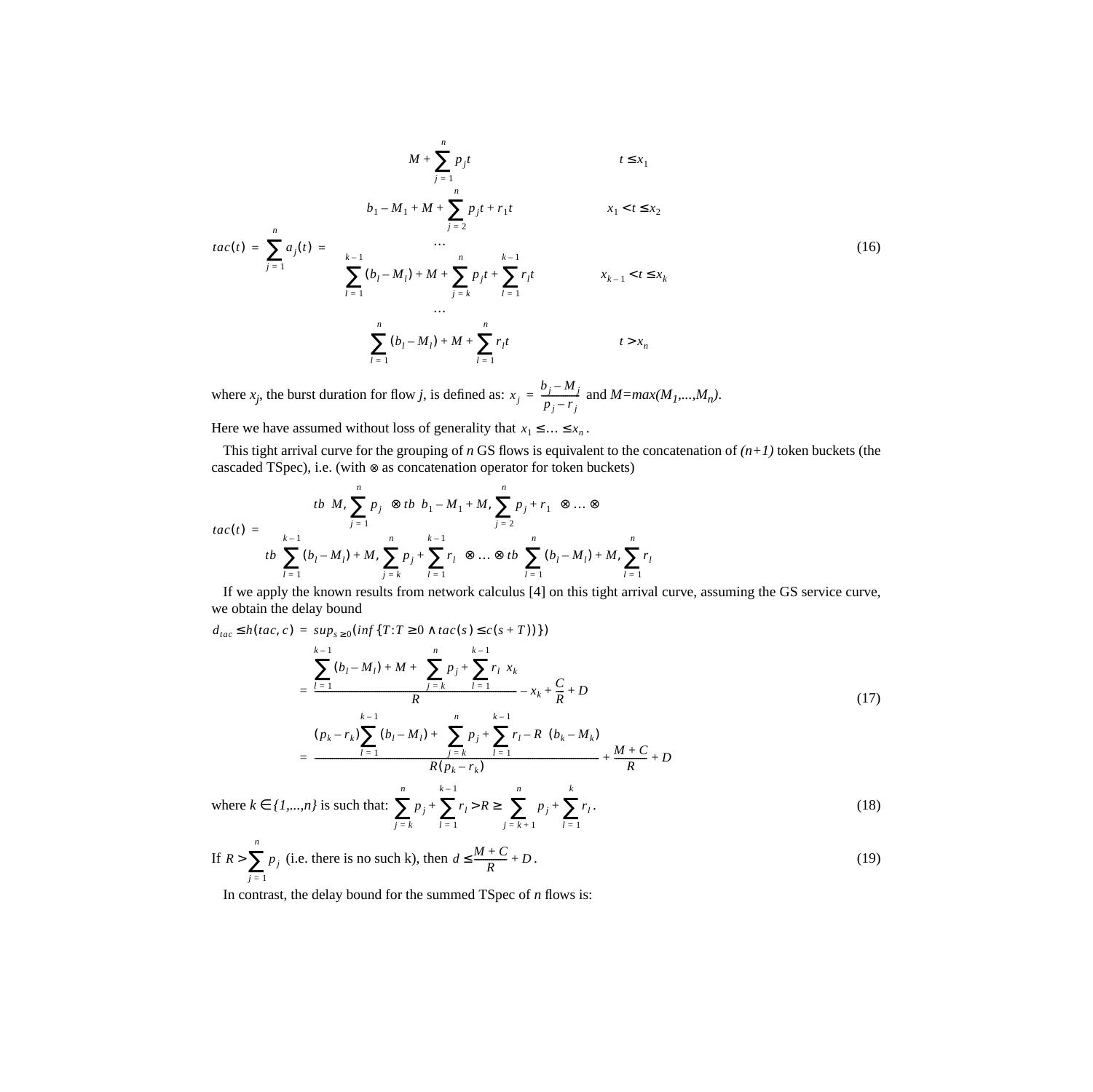<span id="page-8-0"></span>
$$
d_{sum} \leq \left\{ \frac{\left(\sum_{j=1}^{n} b_{j} - M\right)\left(\sum_{j=1}^{n} p_{j} - R\right)}{\left(R\sum_{j=1}^{n} (p_{j} - r_{j})\right)} + \frac{M + C}{R} + D \right\} \sum_{j=1}^{n} p_{j} > R \geq \sum_{j=1}^{n} r_{j}
$$
\n
$$
\frac{M + C}{R} + D \qquad R \geq \sum_{j=1}^{n} p_{j}
$$
\n(20)

It can be easily shown that, for a given rate  $R$ ,  $d_{sum}$  is always greater than or equal to  $d_{tar}$ , since the summed TSpec is an envelope for the cascaded TSpec. We do so by presenting a more general result:

**Theorem 3:** Let  $a_1$ ,  $a_2$  be arrival curves with  $a_1 \ge a_2$  and let *c* be a monotonically increasing service curve. Then it applies for the delay bounds  $d_1$ ,  $d_2$  corresponding to the arrival curves that  $d_1 \geq d_2$ . **Proof:**

$$
d_1 = h(a_1, c) = \sup_{s \ge 0} (\inf \{ T : T \ge 0 \land a_1(s) \le c(s + T) ) \})
$$
  
\n
$$
\ge \sup_{s \ge 0} (\inf \{ T : T \ge 0 \land a_2(s) \le c(s + T) ) \})
$$
  
\n
$$
= h(a_2, c) = d_2
$$
\n(21)

The inequality holds due to the prerequisite of  $aI \ge a2$  and the monotonically increasing service curve  $c$ .  $\Box$ 

Let us now look at the formulas for the service rate when given a certain delay. For the summed TSpec we obtain: (where  $M = max(M_1,...,M_n)$  again)

$$
R = \begin{cases}\n\sum_{j=1}^{n} b_{j} - M \\
\sum_{j=1}^{n} p_{j} - \sum_{j=1}^{n} r_{j} \\
\frac{\sum_{j=1}^{n} p_{j} - \sum_{j=1}^{n} r_{j}}{\sum_{j=1}^{n} b_{j} - M} \\
\frac{d_{max} + \frac{i}{n} - 1}{\sum_{j=1}^{n} p_{j} - \sum_{j=1}^{n} r_{j}} - D \\
\frac{M + C}{d_{max} - D} & R \ge \sum_{j=1}^{n} p_{j}\n\end{cases}
$$
\n(22)

whereas for the cascaded TSpec we obtain for some  $k \in \{1,...,n\}$ :

case 1: 
$$
\sum_{j=k}^{n} p_j + \sum_{l=1}^{k-1} r_l > R \ge \sum_{j=k+1}^{n} p_j + \sum_{l=1}^{k} r_l
$$

$$
R = \frac{\sum_{l=1}^{k-1} (b_l - M_l) + M + \left(\sum_{j=k}^{n} p_j + \sum_{l=1}^{k-1} r_l\right) \left(\frac{b_k - M_k}{p_k - r_k}\right) + C}{d_{max} + \frac{b_k - M_k}{p_k - r_k} - D},
$$
(23)

case 2: 
$$
R \ge \sum_{j=1}^{n} p_j
$$
  

$$
R = \frac{M + C}{d_{max} - D}
$$
.

 $\sqrt{ }$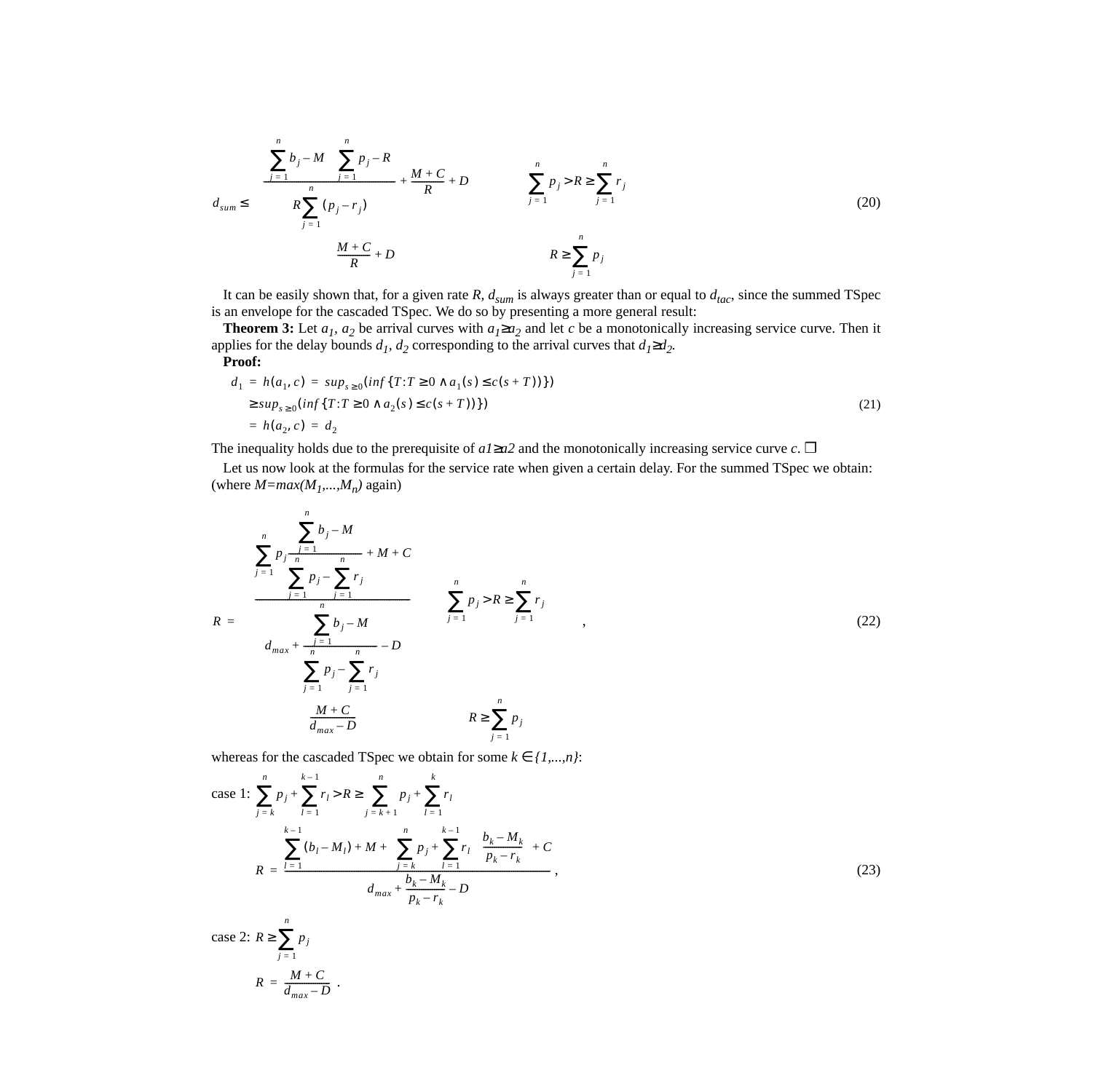<span id="page-9-0"></span>For the sake of completeness, we also give the buffer requirements for both arrival curves in Appendix A.

With these formulas it is now possible to compare the different resource allocation schemes for the isolated flows and for the group of flows characterized by either the summed or cascaded TSpec. Since the formulas are not very intuitive, we illustrate the effects of flow grouping on delay, rate and buffer requirements by presenting a numerical example.

## *C. A Simple Numerical Example*

We want to contrast the different resource allocations with regard to rate and buffer for the isolated flows  $(R_{ISO}, B_{ISO})$  against the grouped flow with either summed TSpec  $(R_{SUM}, B_{SUM})$  or cascaded TSpec  $(R_{CAS}, B_{CAS})$ . We assume an aggregation region of 5 hops with *MTU=9188 bytes,* and *c=155 Mb/s* ("ATM hops"). Furthermore, it is assumed that 10 flows are to be grouped together, with all of them having a delay bound  $d_{max}=50$  ms. The TSpecs of the flows were chosen arbitrarily, besides the fact that rather "narrow" flows were selected. They are as given in Table 1.

| TSpec#         | r     | h     | p      | M   |
|----------------|-------|-------|--------|-----|
| 1              | 10000 | 15000 | 20000  | 500 |
| $\mathfrak{D}$ | 20000 | 40000 | 130000 | 500 |
| 3              | 10000 | 10000 | 40000  | 500 |
| $\overline{4}$ | 20000 | 20000 | 125000 | 500 |
| 5              | 40000 | 30000 | 60000  | 500 |
| 6              | 8000  | 8000  | 100000 | 500 |
| 7              | 15000 | 50000 | 33000  | 500 |
| 8              | 20000 | 12000 | 40000  | 500 |
| 9              | 30000 | 30000 | 45000  | 500 |
| 10             | 10000 | 15000 | 220000 | 500 |

TABLE 1 TSpecs of the sample flows.

Let us first assume that we want to group 10 identical flows with TSpec# 1. The accumulated rate allocations inside the aggregation region for the different schemes are shown in Table 2.

| X          | R.     | $\mathbf{B}$ |
|------------|--------|--------------|
| <b>ISO</b> | 629868 | 13410        |
| <b>SUM</b> | 195769 | 9788         |
| CAS        | 195769 | 9788         |

TABLE 2 Accumulated rate allocations for homogeneous TSpecs.

So we can see that the gains from sharing the error terms can be substantial. Since we have a case of delay- and TSpec-homogeneous flows, the summed and the cascaded TSpec achieve the same values because for that case they are actually the same arrival curves. Now we relax the assumption of TSpec-homogeneous flows and group all the different flows from the table above. The results are shown in Table 3.

| X          | $R_{\rm x}$      | $B_{x}$ |
|------------|------------------|---------|
| <b>ISO</b> | 615311           | 60209   |
|            | SUM 642307 64230 |         |
| CAS.       | 419884 41988     |         |

TABLE 3 Accumulated rate allocations for heterogeneous TSpecs.

In conclusion, what we gain from grouping flows is the sharing of error terms, so we know that for delay- and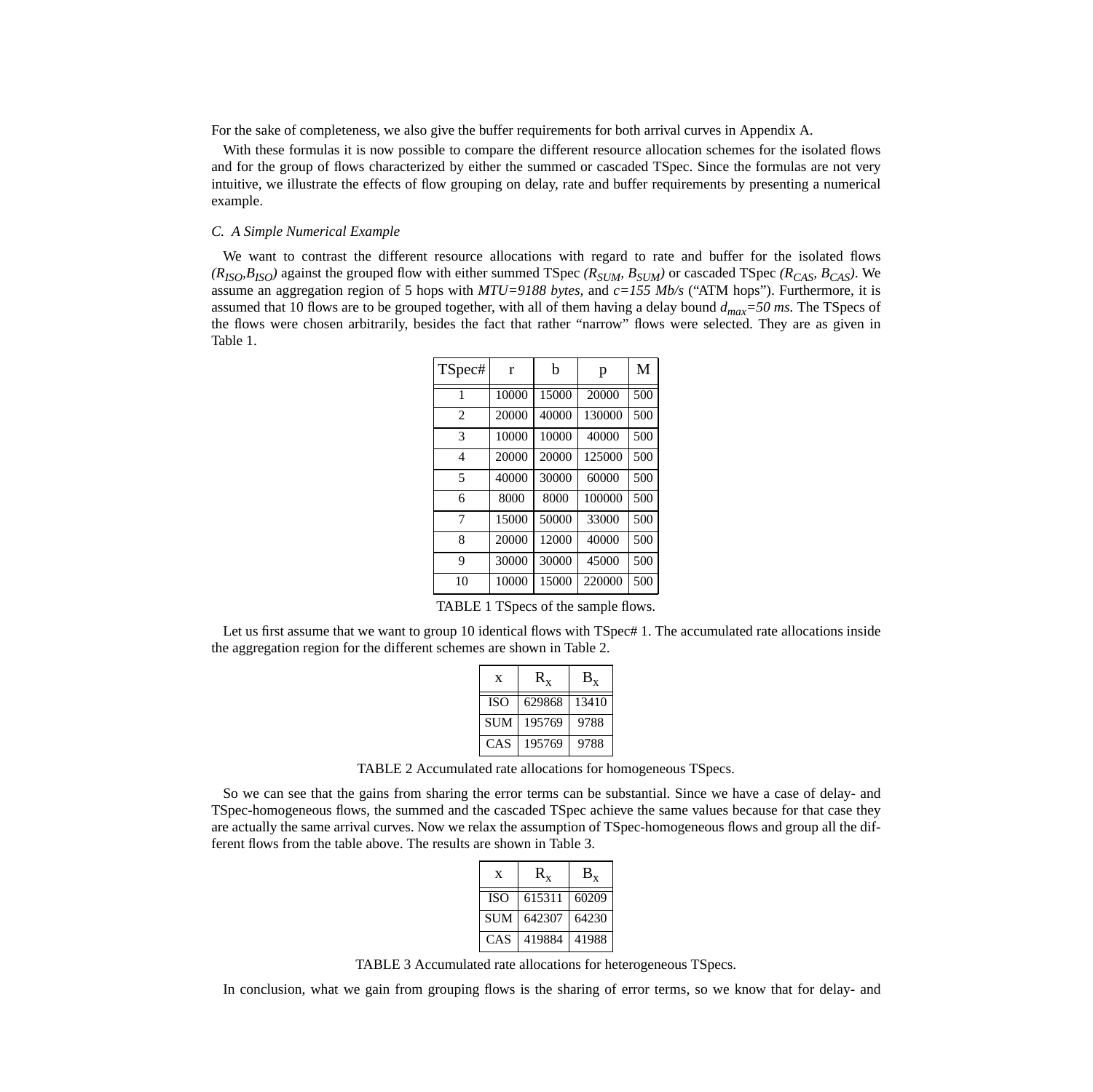<span id="page-10-0"></span>TSpec-homogeneous flows grouping almost always leads to a gain. For TSpec-heterogeneous flows however there is also a negative contribution of grouping due to overestimating the arrival curve when adhering to the summed TSpec characterization for the grouped flow, an effect that depends upon how heterogeneous the isolated flows really are (heterogeneity here is mainly captured by two characteristics of bursts, size *b* and intensity *p/r*). This effect can "mask" the positive effect of sharing the error terms as shown in the last example. To avoid this negative effect, the exact arrival curve of the grouped flows, the cascaded TSpec, can be used for the calculations of rate and buffer and thus we have again only the positive effect. The downside of this is that the traffic specification is often used for purposes like reshaping or policing, and with many heterogeneous flows being grouped together this can lead to a very complicated arrival curve which, while it does not violate the worst-case delay bound, is complicated to handle and increases the average delay. So, we address this issue in the next section.

## *D. Policing/Shaping the Grouped Flow*

 $\epsilon$ 

Once the service rate is calculated from the formulas abov[e,](#page-9-0) it is possible to achieve the desired delay bound with a much simpler arrival curve. It can be shown (see Theorem 4 below) that the following arrival curve is sufficient for achieving the same delay bound for a given *R* as the tight arrival curve:

$$
a(t) = \begin{cases} \sum_{l=1}^{k-1} (b_l - M_l) + M + \sum_{j=k}^{n} p_j t + \sum_{l=1}^{k-1} r_l t & t \leq x_k \\ \sum_{l=1}^{k} (b_l - M_l) + M + \sum_{j=k+1}^{n} p_j t + \sum_{l=1}^{k} r_l t & t > x_k \end{cases}
$$
(24)

or, as token bucket concatenation:

$$
a(t) = tb\left(\sum_{l=1}^{k-1} (b_l - M_l) + M, \sum_{j=k}^{n} p_j + \sum_{l=1}^{k-1} r_l\right) \otimes tb\left(\sum_{l=1}^{k} (b_l - M_l) + M, \sum_{j=k+1}^{n} p_j + \sum_{l=1}^{k} r_l\right).
$$
  
That means  $a(t)$  can also be described as  $TSpec\left(\sum_{j=k+1}^{n} p_j + \sum_{l=1}^{k} r_l, \sum_{l=1}^{k} (b_l - M_l) + M, \sum_{j=k}^{n} p_j + \sum_{l=1}^{k-1} r_l, \sum_{l=1}^{k-1} (b_l - M_l) + M\right).$ 

**Theorem 4:** The above arrival curve *a* has the same delay bound  $d_{max}$  as the tight arrival curve *tac* for the given *R* as calculated from the formulas in ([1](#page-9-0)[7\)-\(19\).](#page-7-0)

**Proof:** We know from ([17\)-\(19\) th](#page-7-0)at if a delay bound  $d_{max}$  is desired then it applies that for some fixed  $k \in \{1,...,n\}$ :

$$
\sum_{j=k}^{n} p_j + \sum_{l=1}^{k-1} r_l > R \ge \sum_{j=k+1}^{n} p_j + \sum_{l=1}^{k} r_l, \text{ therefore we obtain}
$$
\n
$$
d_{max, a} = h(a, c) = \frac{a(x_k)}{R} - x_k + \frac{C}{R} + D
$$
\n
$$
= \frac{\sum_{l=1}^{k-1} (b_l - M_l) + M + \left(\sum_{j=k}^{n} p_j + \sum_{l=1}^{k-1} r_l\right) x_k}{R} - x_k + \frac{C}{R} + D
$$
\n
$$
= \frac{(p_k - r_k) \sum_{l=1}^{k-1} (b_l - M_l) + \left(\sum_{j=k}^{n} p_j + \sum_{l=1}^{k-1} r_l - R\right) (b_k - M_k)}{R(p_k - r_k)} + \frac{M + C}{R} + D
$$
\n
$$
= h(tac, c) = d_{max, tac}
$$
\n(25)

Hence, we can reduce policing/shaping complexity dramatically without compromising resource allocation efficiency. The idea is, not to take the complete piecewise linear arrival curve of the cascaded TSpec, but only those two adjacent segments at which angular point  $(x_k)$  the delay bound, i.e. the supremum of the horizontal deviation between

❒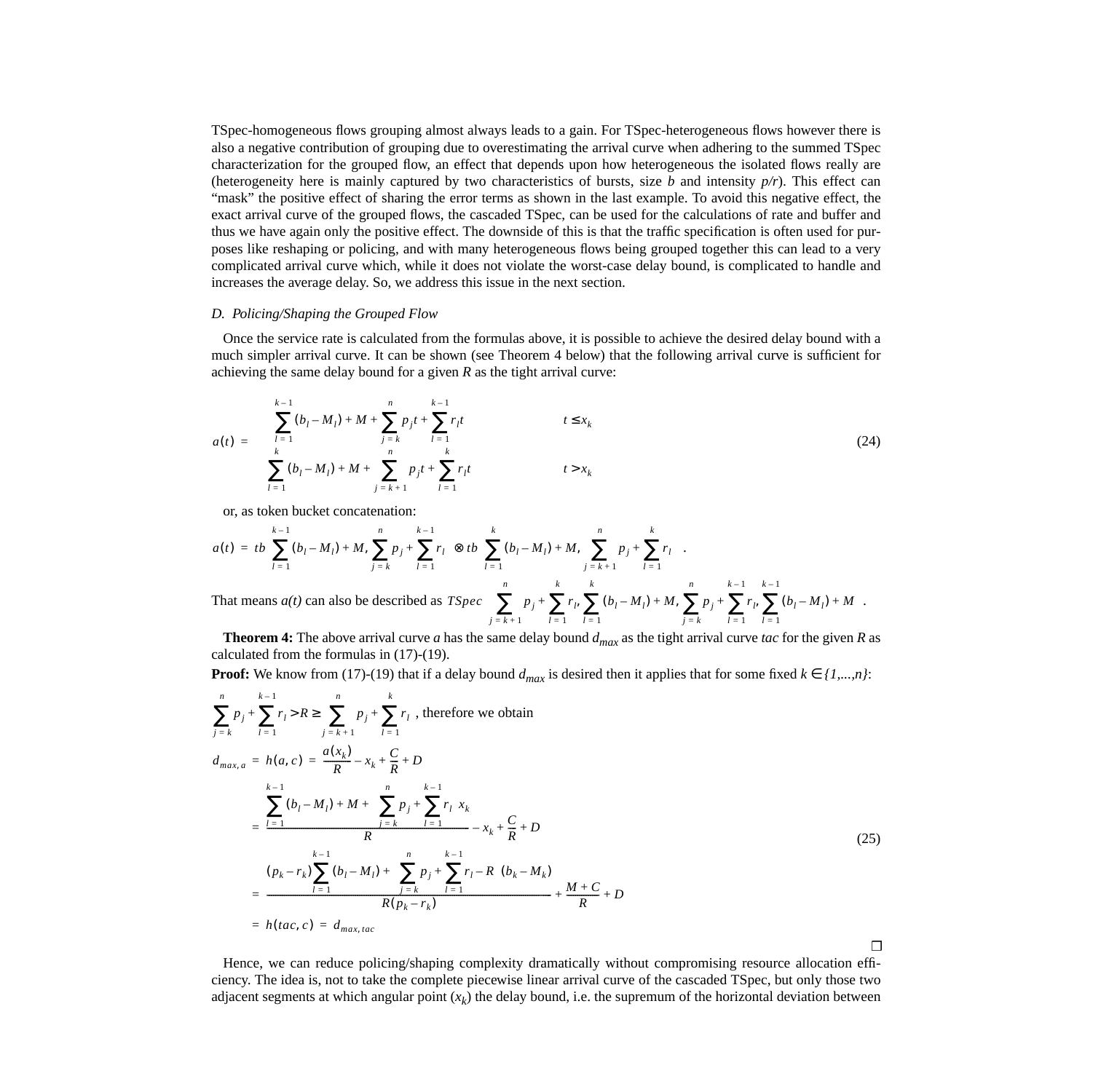arrival and service curve, is actually taken on. This can be done after the service rate is calculated from the cascaded TSpec and it is thus known that those two segments are "responsible" for the delay bound. An actual algorithm to determine *k* would have to sort the linear segments by their slopes and find those two adjacent segments for which one is smaller than *R* and the other one is larger than *R* (neglecting the case that *R* is equal to one of the slopes).

While the delay bound remains the same as for the cascaded TSpec, the buffer requirements depend on whether  $V \le x_{k+1}$  or  $V > x_{k+1}$  (where  $V = C/R + D$ , see [\(3\)](#page-2-0)). For the first case they are the same, while in the second case the buffer requirements of  $a(t)$  are higher. If the buffer requirements shall also be kept equal for the latter case this "costs" another token bucket for the linear segment of the cascaded TSpec for which applies that  $x_{k+h} < V < x_{k+h+1}$ , where *h* ∈ *{1,...,n-k}*. More formally:

$$
a(t) = \begin{cases} \sum_{l=1}^{k-1} (b_l - M_l) + M + \sum_{j=k}^{n} p_j t + \sum_{l=1}^{k-1} r_l t & t \leq x_k \\ \sum_{l=1}^{k} (b_l - M_l) + M + \sum_{j=k+1}^{n} p_j t + \sum_{l=1}^{k} r_l t & x_k < t \leq \frac{l=k+1}{k+h} \\ \sum_{l=k+1}^{k+h} (b_l - M_l) + M + \sum_{j=k+h+1}^{n} p_j t + \sum_{l=1}^{k+h} r_l t & t > \frac{\sum_{l=k+1}^{k+1} (b_l - M_l)}{\sum_{l=k+1}^{k+h} (b_l - M_l)} \\ \sum_{l=1}^{k+h} (b_l - M_l) + M + \sum_{j=k+h+1}^{n} p_j t + \sum_{l=1}^{k+h} r_l t & t > \frac{l=k+1}{k+h} (p_l - r_l) \\ \sum_{l=k+1}^{k+h} (p_l - r_l) & t > \frac{l=k+1}{k+h} (p_l - r_l) \end{cases}
$$

or, as token bucket concatenation:

$$
a(t) = \sum_{l=1}^{tb} \left( \sum_{l=1}^{k-1} (b_l - M_l) + M, \sum_{j=k}^{n} p_j + \sum_{l=1}^{k-1} r_l \right) \otimes tb \left( \sum_{l=1}^{k} (b_l - M_l) + M, \sum_{j=k+1}^{n} p_j + \sum_{l=1}^{k} r_l \right) \cdot \otimes tb \left( \sum_{l=1}^{k+h} (b_l - M_l) + M, \sum_{j=k+h+1}^{n} p_j + \sum_{l=1}^{k+h} r_l \right).
$$

While requiring some more work on policing/shaping, this triple token bucket offers the same delay bound and buffer requirements at a given service rate as the exact arrival curve, the cascaded TSpec, which is composed of  $n+1$ token buckets.

## IV. APPLICATION OF GROUPING TO AGGREGATION

After having established some results on the problem of grouping flows, we now apply these results to the more general problem of aggregating flows. We first present a conceptual model of how aggregation could be achieved and then give a simple numerical examples on how such a scheme would perform. Afterwards we take a detailed look at the aggregated system and compare it to the segregated system. We use numerical simulations to investigate the effect of various parameters like flow specifications and network configurations on this comparison.

#### *A. Conceptual Model*

We consider the conceptual model for aggregation as a two-level resource allocation system, corresponding to inside and outside the aggregation region (AR). Outside the AR resource allocations are done for individual flows, while inside the AR it is done for aggregated flows. Flows that shall be aggregated must share the same path over the AR, but can follow different routes outside the AR.

When we want to apply the results for grouping to that general model of aggregation we face three problems:

1.A fixed delay over the AR is required, i.e. a portion of the end-to-end queuing delay bound of each flow must be devoted to the AR.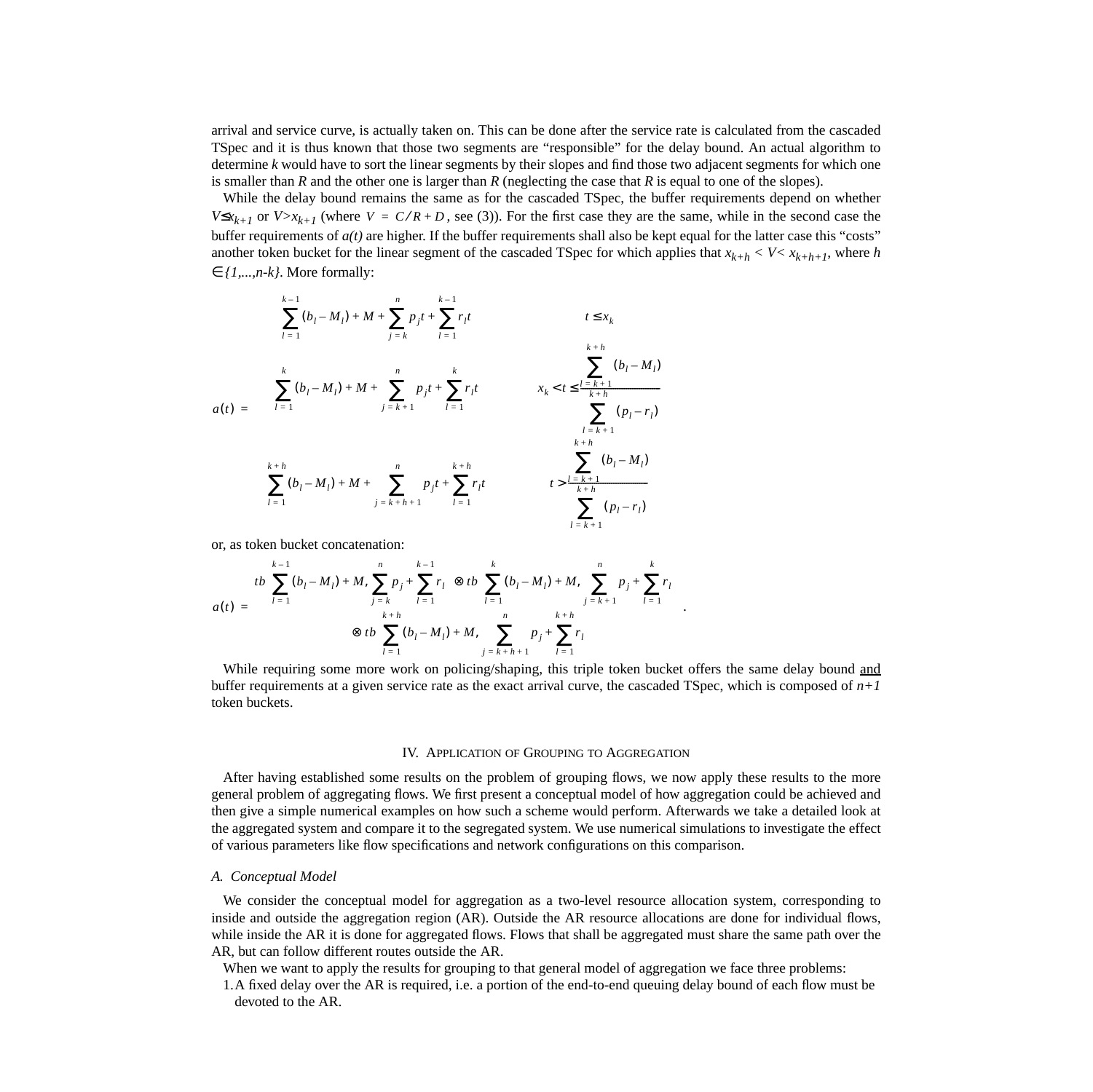- <span id="page-12-0"></span>2.There are possibly distorted (with respect to their TSpec), i.e. non-conforming, incoming flows at the ingress to the AR. These could occupy the shared buffer of their group and destroy the guarantees on rate, delay and lossless service for other flows of that group.
- 3.A possible distortion of the grouped flow might lead to overflows in the routers behind the egress of the AR.

## *1) Delay Partition*

Our approach to the first problem is the partitioning of the delay into two parts, delay inside and outside the AR. The question however is how to assign these two parts of the overall delay. While it is not possible to determine exactly the partial delay  $d_p$  of a flow which is available for the subpath over the AR, we have the following relationship:

$$
\frac{M + C_{AR}}{R} + D_{AR} \le d_p \le \frac{(b - M)(p - R)}{R(p - r)} + \frac{M + C_{AR}}{R} + D_{AR} \quad ,
$$
\n(26)

where  $C_{AR}$  and  $D_{AR}$  are the accumulated error terms of the subpath over the AR. The lower bound corresponds to the pessimistic assumption that packets "pay their burst" outside the AR, while the upper bound represents the case where a burst is paid inside the AR. Due to the worst-case nature of the guarantees given by GS we must however assume the lower bound as the available partial delay. The partial delay may thus become very small if the error terms are comparably small to the first term ("the burst term") of the upper bound. This would lead to a relatively high allocation of resources in the AR. A protocol mechanism to circumvent this is to advertise a high  $D_{AR}$  error term for the AR. From the perspective outside the AR, the AR could thus be regarded as a fixed delay element on the path from the sender to the receiver. The drawback of this approach is that the routers outside the AR would need to reserve more resources than in the case of non-aggregated flows. There is obviously a trade-off between saving resources inside the AR by advertising a higher *DAR* and allocating more resources outside the AR. This trade-off should be weighted by how scarce the resources inside and outside the AR really are (more on this in the Sec[tion IV.C\).](#page-13-0)

Alternatively to increasing  $D_{AR}$ , the slack term could be used by the AR to increase its "delay budget". This would however require the receiver to be aware of its resource requests being possibly aggregated.

#### *2) Ingress Reshaping*

The solution to the second problem is to reshape the individual flows to their original TSpec at the ingress to the AR. While this may increase the average delay of the packets of a GS flow, it has been shown that the delay bound is not violated by reshaping (see e.g. [Bou98]).

## *3) Egress Reshaping*

The third problem can be solved by reshaping the aggregate against the cascaded TSpec of the grouped flows. Alternatively, the reshaping at the egress could be executed on the individual flows. This would however be more costly since for a group of *n* flows  $2 \times n$  token buckets have to be passed, whereas for the first alternative it is only  $n+1$  token buckets. Note that the reshaping cannot be done using the simplified arrival curves introduced in [Section III.D.](#page-10-0) These are only for use inside the AR.

Under these prerequisites it is now possible to utilize the formulas derived for the grouping of flows for resource allocation inside the AR. To illustrate how the aggregation model compares to the model of resource allocation for individual flows we give a numerical example in the next section.

## *B. A Simple Numerical Example*

For the AR let us assume the same setting as in [Section III.C](#page-9-0), i.e. we use the same 10 flows as specified in [Table 1](#page-9-0) and 5 "ATM hops" inside the AR. For outside the AR we assume 2 hops in front and 2 hops behind the AR, all of them with *MTU=1500 bytes* and *c=100 Mb/s* ("Fast Ethernet hops"). Furthermore, we assume that all flows have the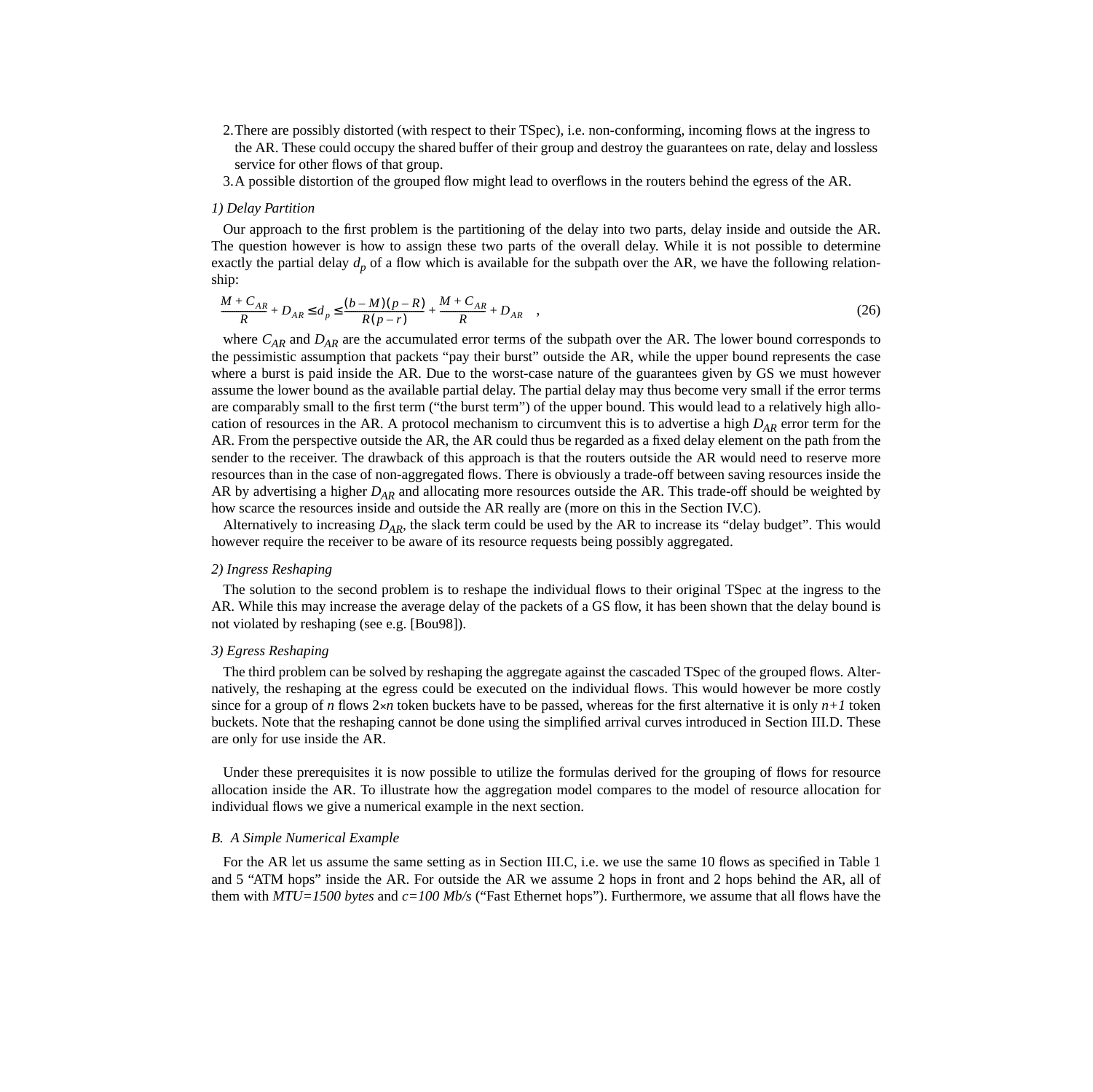<span id="page-13-0"></span>same requirements for the end-to-end delay bound  $d_{max}=100$  ms. This scenario is depicted in Figure 3.



In Figure 4, the accumulated rate  $\bar{R}_{agsr}$  for the aggregated system, i.e. the accumulated rate over all hops and all flows is depicted, in relation to the delay assigned inside the AR (note that the delay outside the AR is 100ms-delay inside AR), i.e. depending on the delay partition. The dotted line represents the accumulated rate for the segregated system  $\bar{R}_{segr}$ .



Figure 4: Segregated flows vs. aggregated flow.

Here we can see that aggregation can be beneficial in terms of resource usage if the delay partitioning is done carefully. The exact values for the accumulated rate and buffer consumption of the segregated and the aggregated system can be found in Appendix B. From those it can be seen that a delay bound of 40 ms inside the AR is optimal with respect to the accumulated rate. It gives a reduction of *13.74%* with respect to the accumulated rate while for the accumulated buffer it produces less than half (*46.67%*) of what is required for the segregated system (with respect to the accumulated buffer this delay partition is not optimal, however the buffer variations between different delay partitions are not very significant). Even if the simple approach of using the lower bound of the delay inside the AR (in our setting this is 22,949 ms, see again Appendix B) is taken (from [\(26\)](#page-12-0)), maybe because it might be considered too timeconsuming to search for the optimal delay partition or because not all the relevant information is available, a significantly better accumulated rate and buffer can be achieved than for the segregated system (*9.81%* for the accumulated rate and *53.78%* for the accumulated buffer).

#### *C. Simulations for Parameter Sensitivity Analysis*

The above example might seem ad hoc respectively arbitrary and it actually is. Therefore, in this section we conduct a more thorough numerical analysis of the derived concepts/mathematical tools by using randomly generated groups of flows. For this purpose we developed a small simulation environment which allows us to analyse and visualize the sensitivity of the aggregated system on exogenous variables like traffic specifications and network configuration parameters. We concentrate on the service rate as resource parameter here as it seems more sensitive on parameter changes, and furthermore one could argue that it is the economically more interesting parameter than buffer space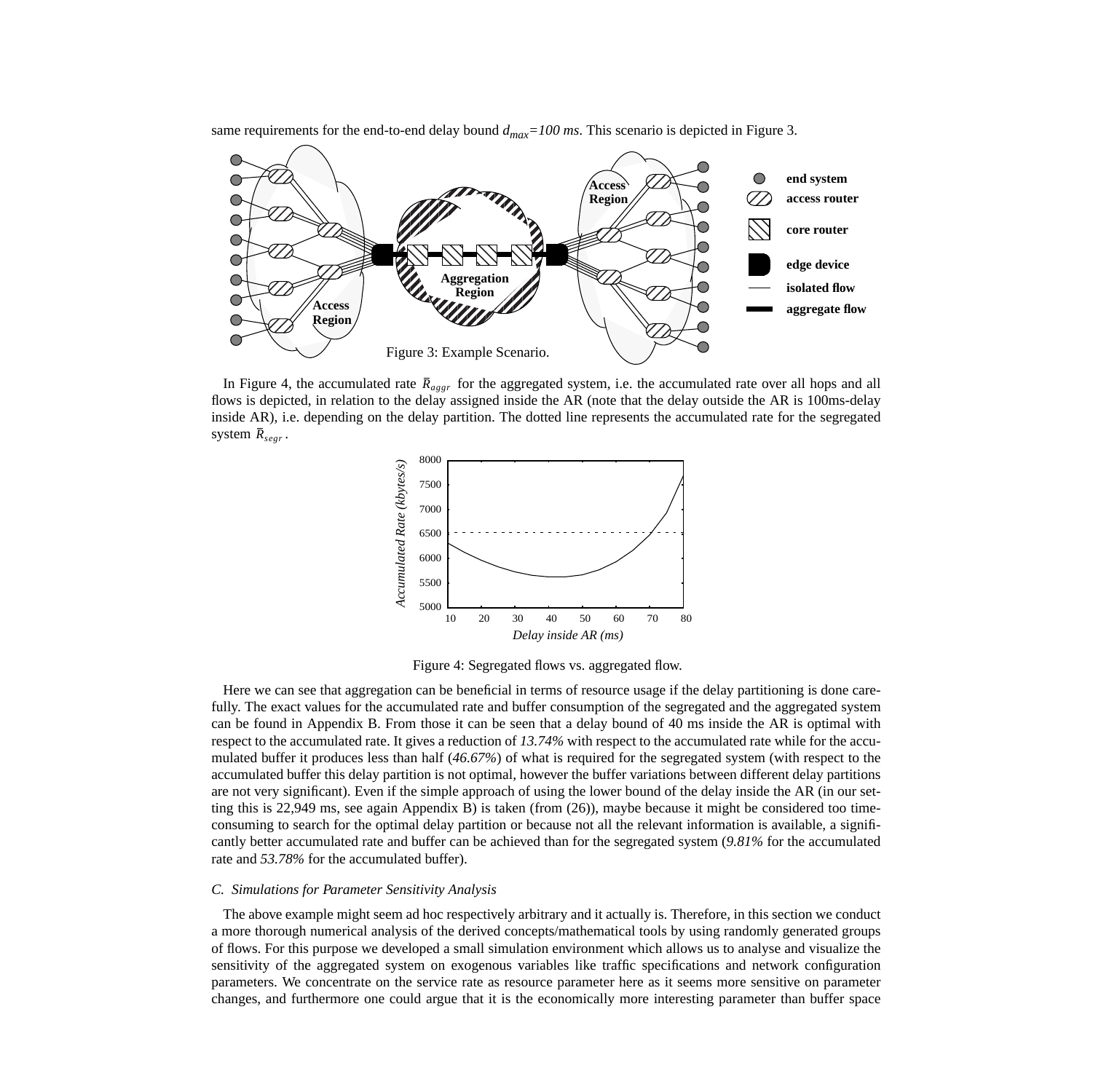[10]. In order to have a better metric than accumulated rate allocations for the comparison of different experiments we define the *Aggregation Efficiency* (*AE*) as follows:

$$
AE = \frac{\overline{R}_{segr} - \overline{R}_{aggr}}{\overline{R}_{segr}} \in (-\infty, 1)
$$
\n(27)

An  $AE > 0$  means the aggregated system performs better than the segregated system with respect to rate allocations, while a negative *AE* indicates the opposite.

In all of the experiments we have usually kept all but one parameter fixed and investigate how variations of the regarded parameter affect the *AE*. As in the simple example above we choose again to treat the delay partition as the design variable of the aggregated system and therefore show the achieved *AE* within our experiments in relation to the delay allocated for the network hops inside the AR. In most experiments the same network configuration as in the simple example has been assumed (see [Figure 3](#page-13-0)): 5 "ATM hops" inside the AR and 2 "Fast Ethernet" hops in front as well as behind the AR (with the error terms as defined in the preceding sections). Furthermore, we assume that all flows have the same requirements for the end-to-end delay bound *dmax=100 ms*. All experiments have been repeated until they reached a confidence interval size  $< 0.01$  at all the measurement points, which required between 20-50 runs of each experiment in our simulator. The values from which the curves are drawn are the sample means. The confidence intervals are not shown for reasons of better legibility of the graphs. Let us now look at the parameter sensitivity experiments.

## *1) Different Number of Flows*

At first we examine the influence of the number of flows (*N*) that are to be aggregated. For the traffic specifications it has been assumed that *p* is chosen randomly from a uniform distribution over [5000,10000] and *r* is chosen from the uniform distribution over [0.3*p*,0.5*p*]. Similarly, *M* is taken from the uniform distribution over [50,200] and *b* from [*M*,0.1*r*]. Obviously we have taken rather "narrow" flows with moderate burstiness, since it is them who are most needy with regard to aggregation. They are taken from the range where one would expect IP telephony flows would fall in. The randomness introduced should make it harder for the aggregated system to deal with the resulting heterogeneity of the flows. In Figure 5 the  $AE$  for  $N = 10$ , 100, 1000 is depicted in relation to the delay available inside the AR.



Figure 5: *AE* for different numbers of flows.

As can be easily seen the influence of the number of flows on the *AE* is not dramatic and only exists for a low delay inside the AR. This essentially means that the number of flows may be regarded as a simple "scaling factor" for the performance of the aggregated system, although some stochastic effects as can be seen for *N*=10 are avoided for larger numbers of flows. Also note here that the aggregated system with low allocation of delay inside the AR performs extremely well in comparison to the segregated by saving more than half of its rate allocations. The opposite is however true if the delay partition is chosen the other way around.

## *2) Different Burst Sizes*

Let us now look at the sensitivity of the aggregated system with respect to burst sizes (*b*) of the flows. The same set-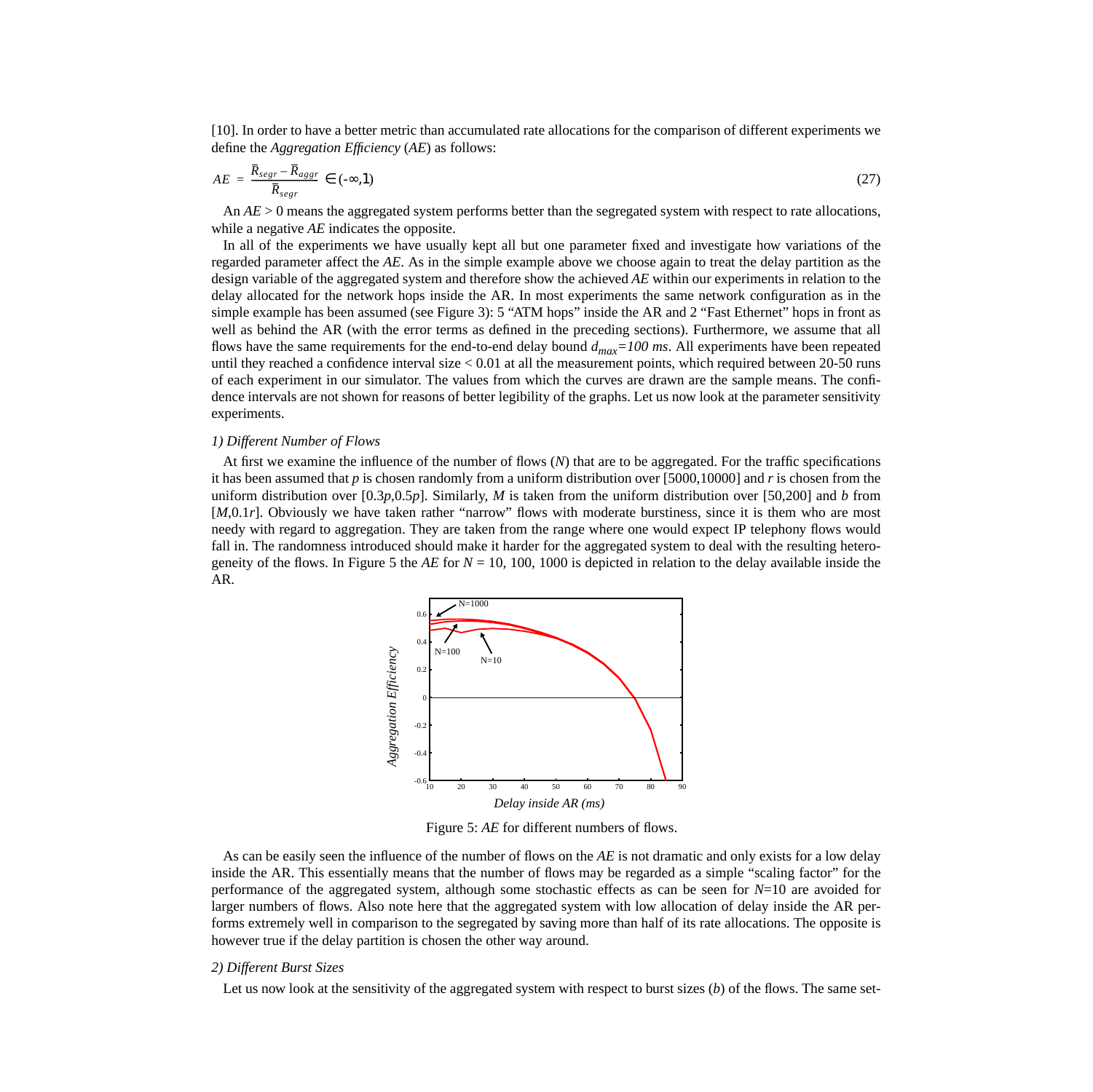tings for the randomly generated flows as above are used, besides the fact that we now choose  $N = 1000$  fixed and vary the uniform distribution from which *b* is chosen over  $[M,0.1r]$ ,  $[0.3r,0.5r]$  and  $[1.5r,2.0r]$ . These three alternatives represent flow groups with low, medium and high burst sizes. The results of this experiment are shown in Figure 6.



Figure 6: *AE* for different burst sizes.

While it can be observed that the flows with smaller bursts achieve a better *AE*, it has to be noted that the *AE* is not very sensitive on the burst sizes, since all three flow group curves are located pretty close together and have the same shape.

## *3) Different Burst Intensities*

After having examined the effect of different burst sizes, let us now see how the intensity of a burst influences the *AE*. We therefore define the *burst intensity* as the ratio *p*/*r*. We use the same setting as in the preceding experiment, except that b is fixed again now (chosen from  $[M,0.1r]$ ) and r is taken randomly from  $[0.1p,0.3p]$ ,  $[0.4p,0.6p]$ , respectively [0.7*p*,0.9*p*], thus varying the burst intensity from high to low. In Figure 7 these three alternatives are compared.



Figure 7: *AE* for different burst intensities.

Again the *AE* is not very sensitive on variations of the burst intensity, solely a small decrease in *AE* can be noticed when the burst intensity is chosen higher. Together with the last experiment this tends to imply that the burst characteristics do not very much influence the performance of the aggregated system. This is good news, since it means that one does not have to pay much attention to different burst characteristics when aggregating flows.

## *4) Different Maximum Packet Sizes*

The next experiment is concerned with the effect of different maximum packet sizes of the flows on the *AE*. Again the same settings are used, except that *r* is fixed again (chosen from  $[0.1p,0.3p]$ ) and the uniform distribution from which *M* is taken is now varied between [50,200], [300,500], and [1200,1500].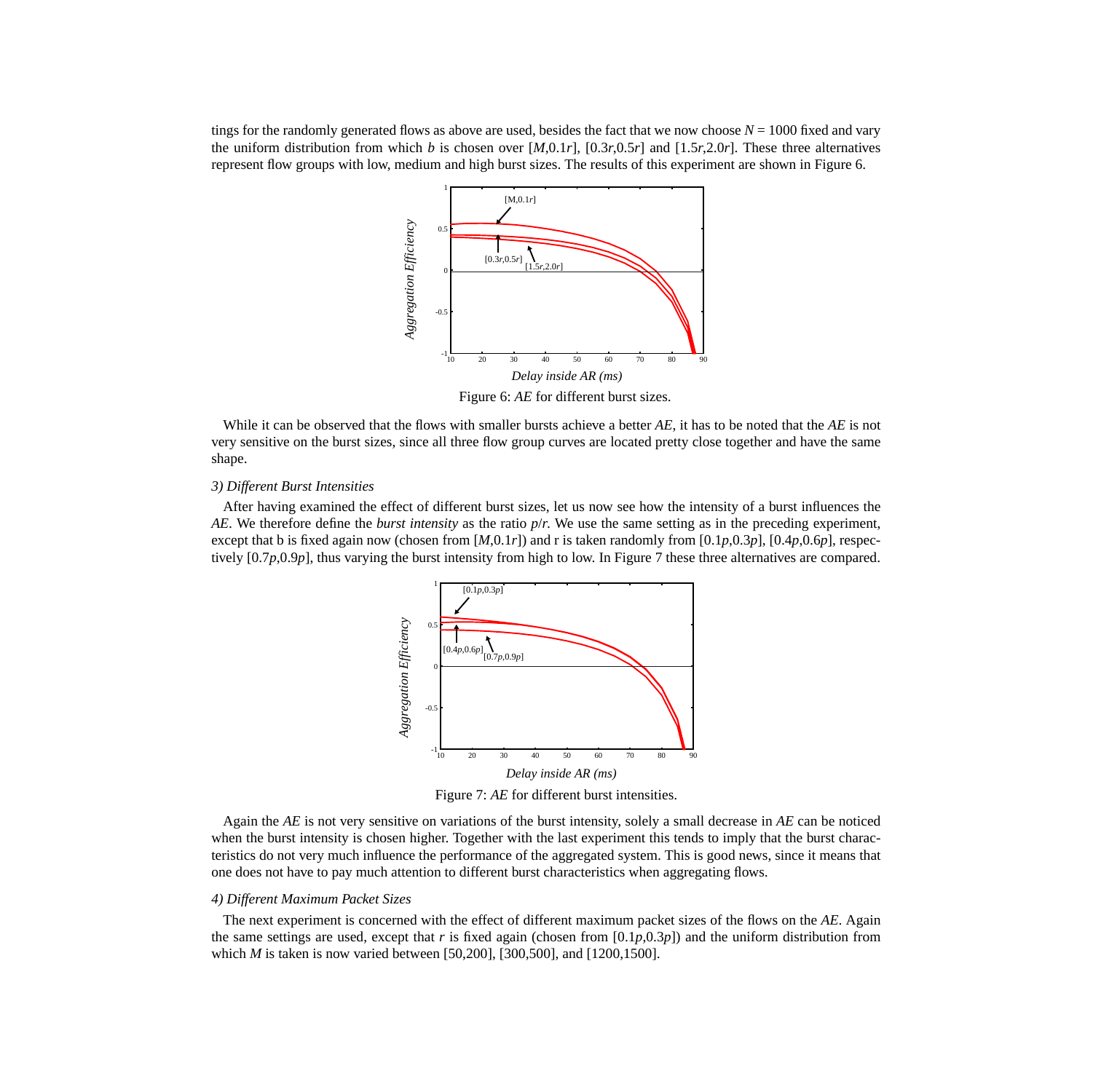The results of this experiment are shown in Figure 8.



Figure 8: *AE* for different maximum packet sizes

We observe that higher *M* lead to higher *AE*, which is the expected result since higher *M* imply higher error terms and thus more gains from "paying scheduling errors only once" can be achieved. Yet, again it has to be noted that *AE* is not highly sensitive on this parameter.

## *5) Different Flow Sizes*

As mentioned above we have so far assumed rather "small" flows. Now we want to investigate how larger flow sizes affect the aggregation. Therefore we do three different simulation runs with flows chosen from different "populations" representing small, medium and large flows. For the small flows we use the flow setting as above. For the medium flow category *p* is chosen from [30000,70000], *r* is chosen from [0.1*p*,0.7*p*], *M* is taken from [100,500] and *b* from [0.1*r,*0.5*r*]. The kind of flows one could think of here may be video-conferencing flows with several participants but only moderate video quality. For the large flow category  $p$  is chosen from [100000,250000],  $r$  is chosen from [0.1*p*,0.7*p*], *M* is taken from the uniform distribution over [200,1500] and *b* from [0.1*r*,0.5*r*]. This flow category should represent characteristics as they are typical for streamed video transmissions using e.g. MPEG-1 encoding. For each of the flow categories the simulation was run with  $N = 100$  flows<sup>4</sup> and the usual network configuration. The results of this experiment are depicted in Figure 9.



*Delay inside AR (ms)*

Figure 9: *AE* for different flow sizes.

Obviously there is a strong sensitivity of the *AE* for different flow sizes. Small flows yield much better *AE* than larger flows. This means that one should always first try to aggregate smaller flows. This also makes much sense from the state complexity perspective since small flows contribute most to the state scalability problem inside core networks. While this result might have been intuitively obvious it is nice to find some numerical evidence for it as well.

 $4 \cdot N = 1000$  flows could not be used, since then the large flows would (correctly) not all be admitted by our simulator.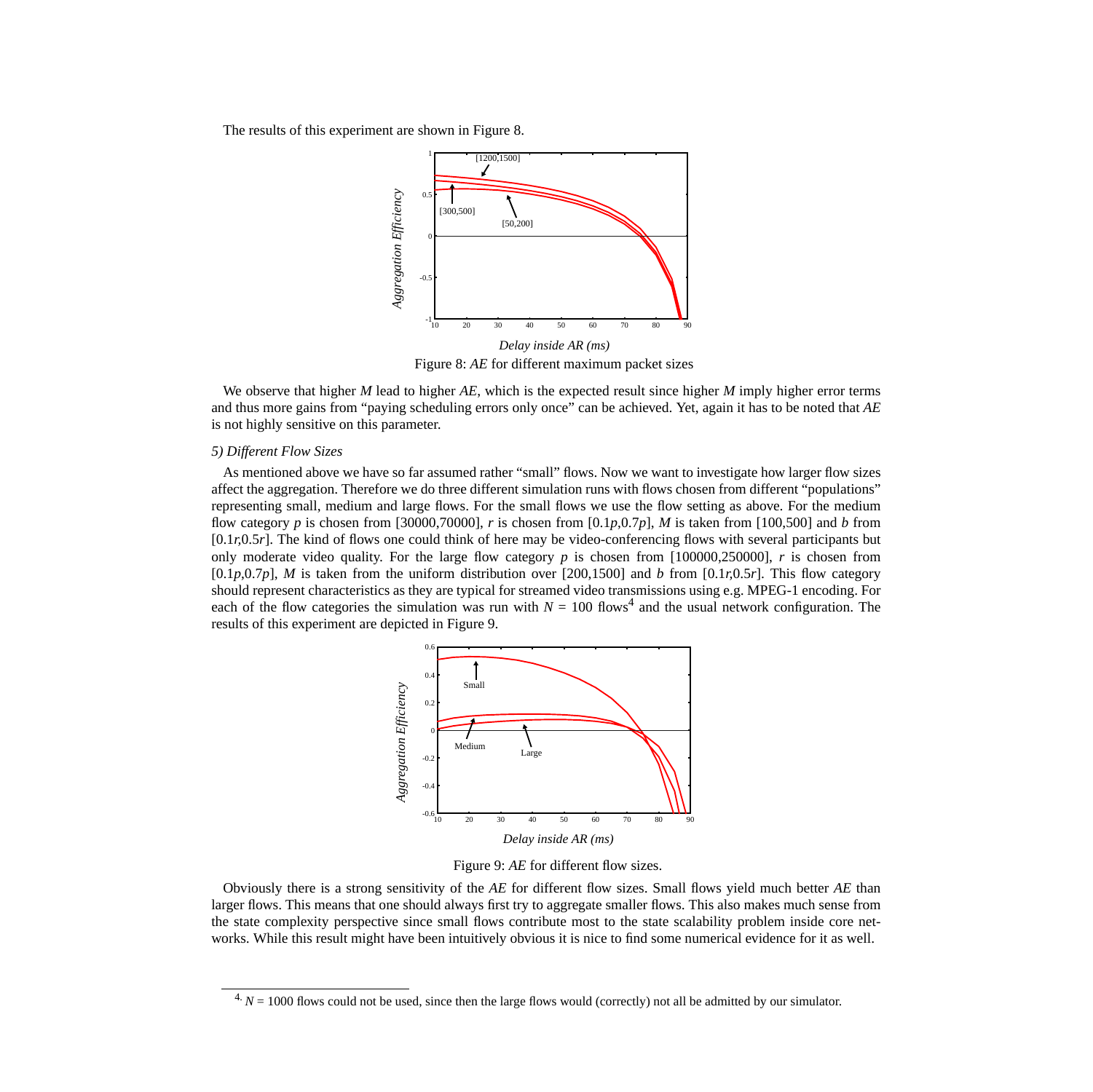## *6) Different Traffic Mixes*

Having seen the strong influence of flow sizes in the preceding experiment, it may be interesting to see how different traffic mixes consisting of different compositions of the three flow categories as defined above behave when being aggregated. We therefore tested 4 different compositions of the three flow categories as given in Table 4.

| traffic mix | # small flows | $\#$ medium flows $\parallel$ | # large flows |
|-------------|---------------|-------------------------------|---------------|
|             | 1000          |                               |               |
|             | 800           | 100                           | 100           |
|             | 500           | 300                           | 200           |
|             | 300           |                               | 300           |

TABLE 4 Different Traffic Mixes.

Traffic mix A corresponds to our default setting with flows taken only from the small flow category. From the compositions B to D there is a trend to have more and more larger flows.

The results of this experiment are shown in Figure 10.



Figure 10: *AE* for different traffic mixes.

The observation that can be made is that the *AE* becomes less for those traffic mixes where the share of larger flows is higher - the expected result when taking into account the preceding experiment. The good news is that it seems that *AE* tends to be "additive" with regard to the different components of a traffic mix, which essentially means that smaller flows when being aggregated with larger flows do not suffer from the latter's worse "aggregatability". Note that a presumably typical traffic mix as B, with many small flows and some medium and large flows still performs very well if the delay partition is done appropriately.

## *7) Different Cost Tradeoffs*

Up to now it has been assumed that the rate resource inside the AR and outside the AR is of equal value to the operator(s) of the overall network. Yet, this may seem a simplistic assumption (and it certainly is), as it may very well be that a network operator values resources outside the AR (the access area) and inside the AR (the core area) very differently. Often, there will be the situation that the resources in the core network are assessed more precious since they are shared by all access areas and thus competed for by these. However, the other way around, where access network resources are scarce, is also imaginable.

Consequently, we tried to capture that discussion by doing simulations for different cost tradeoffs between rate resources inside and outside AR. We used traffic mix B from the preceding section and applied the following cost tradeoffs between rate inside and outside AR: 1:10, 1:2, 1:1, 2:1, and 10:1. For example a cost tradeoff of 1:10 means access bandwidth from outside the AR is 10 times as precious as core bandwidth from inside AR, whereas 10:1 implies exactly the opposite.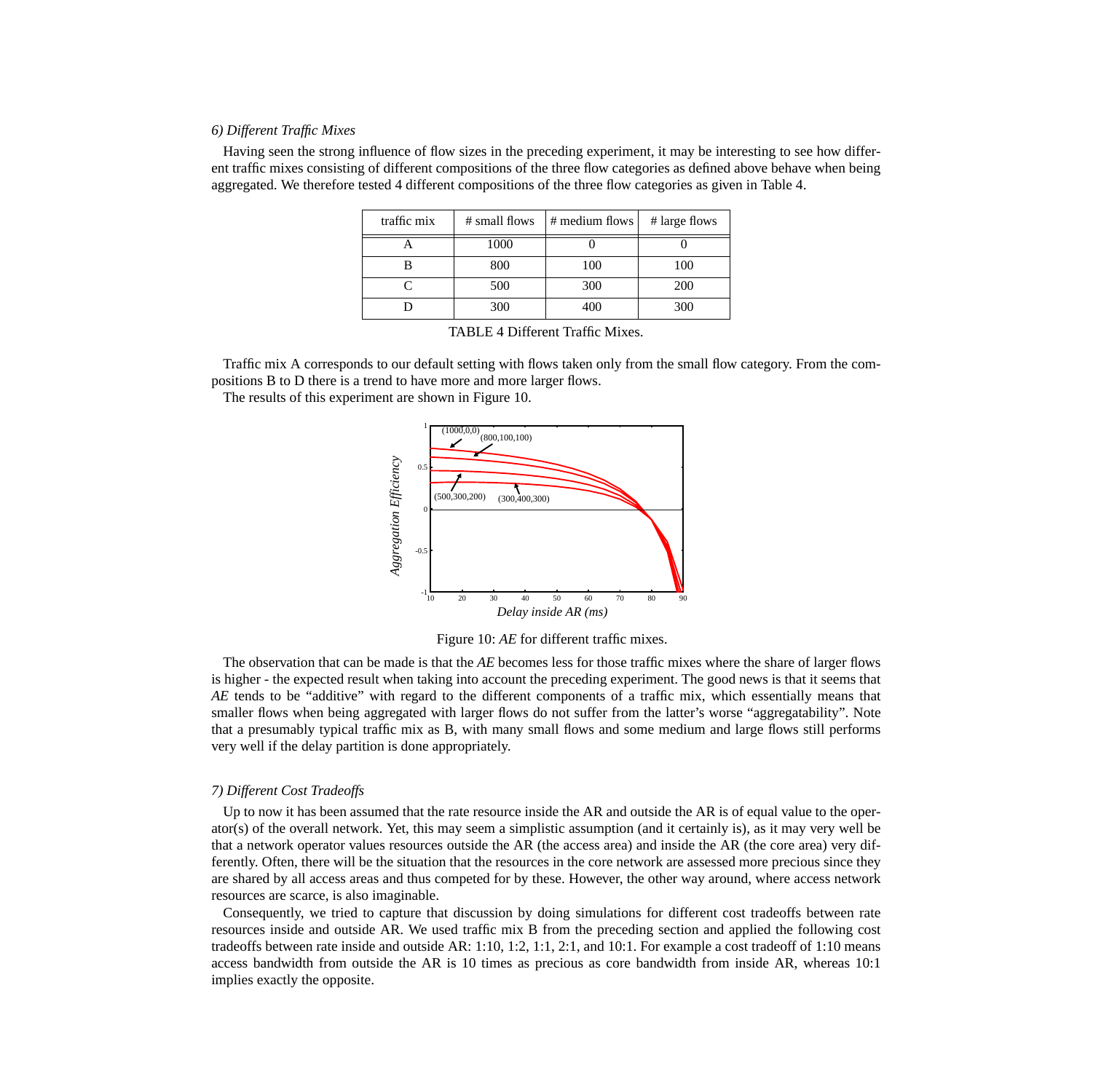The results of this are depicted in Figure 11.



Figure 11: *AE* for different cost tradeoffs

Here we introduced instead of *AE* the *cost efficiency* (*CE*), which is a weighted version of the *AE* taking into account the cost relation between rate inside and outside AR. It can be seen that the more precious the rate inside the AR (backbone bandwidth) is assessed, the higher the *CE*. This means aggregation pays off especially if core bandwidth is a scarce resource. This can be seen best for the cost tradeoff 10:1, where no matter how the delay partition is done almost the same (high) *CE* is achieved.

Note that it is a general advantage of the two-level resource allocation system that it is possible to reflect such cost tradeoffs in different rate allocations inside and outside the AR.

## *8) Different AR sizes*

So far we have only investigated flow related parameters (although the different cost tradeoffs could be viewed as a network configuration parameter). Let us now draw our attention to an important network configuration parameter: the size of the AR. We assume the same setting as in the preceding experiment with different cost tradeoff, but leave the cost tradeoff now at 1:1 again and instead vary the size of the AR as 1, 3, 5, and 7 hops (recall that we assume 9 hops in total). The results of this are shown in Figure 12.



Figure 12: *AE* for different AR sizes.

We see the expected result that the *AE* depends very much upon the size of the AR. If the AR is too small then it is difficult to achieve a good *AE*, yet if it is large a high *AE* is almost granted. This is due to the effect that "paying the burst twice" by the two-level resource allocation can only be compensated by "paying scheduling errors only once" if the AR and therefore the error terms for the AR are large enough.

## V. RELATED WORK

In this section we discuss related work separated along the dynamic and static aspect of the aggregation problem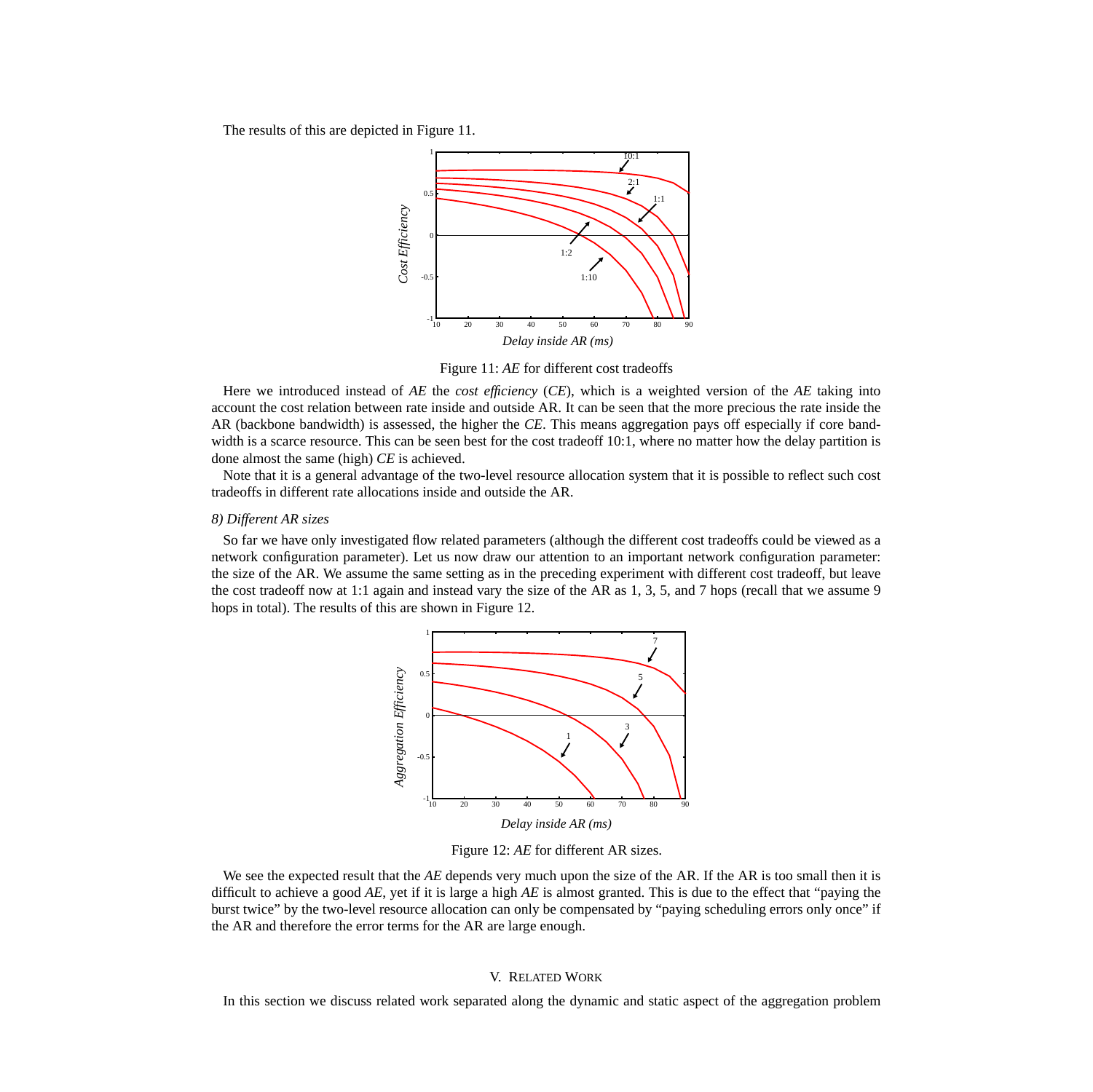since these usually are very different areas of work.

## *A. Dynamic Aspect - Handling of Excess Traffic*

Although we have not dealt with the static aspect of the aggregation problem, i.e. the way routers coordinate themselves to allow for aggregation and segregation of flows, we now want to briefly discuss a rather practical issue that arises when our results on the static aspect shall be applied to emerging technology in the field of QoS. While we have assumed a flow-based QoS technology like RSVP/IntServ as the technology being used outside the AR, we could in principle utilize the results for any of the following technologies inside the AR:

- ATM,
- Differentiated Services,
- RSVP/IntServ (Hierarchical RSVP/IntServ), or
- any connection-oriented technology that is able to give rate guarantees.

There are many issues to be dealt with when using aggregated RSVP-based requests over one of these technologies. This dynamic aspect of the aggregation problem is however not the focus of this article and we refer to other work in this area (for hierarchical RSVP/IntServ see [9], [3], [23], [1] for DiffServ see [2], for ATM see [19]). However, one of these issues, the "marking" of excess packets at the ingress into the AR, is related to the static aspects of aggregation we looked at in this article. This marking is required in order to not destroy the flow isolation stipulated by deterministic services like GS. So, if the AR is

- a DiffServ cloud then the DS byte could be used, e.g. by marking conformant traffic with the EF PHB and excess traffic with the DE PHB, furthermore the simplified arrival curves of Se[ction III.D cou](#page-10-0)ld be used as a profile.
- an ATM cloud then a separate VC for the conformant part of the aggregated flow should be used, while the besteffort VC (setup by e.g. Classical IP over ATM) could be used for excess traffic,
- an aggregated IntServ cloud there is a problem, since no marking mechanism is provided; while the individual flows could be strictly policed at their entrance to the AR and be forced to conform, this would disobey the GS specification's recommendation of sending excess traffic as best-effort.

In the case of a DiffServ cloud note that while DiffServ uses a class-based aggregation approach it may offer a "virtual leased line" (VLL) service as described in [14], though. Hence, our results based on the topological aggregation approach can be applied in order to dimension such a VLL.

## *B. Static Aspect*

The use of piecewise linear functions as traffic envelopes has been suggested before, e.g. in [11], to give a better utilization of network resources for bursty sources like compressed video than the use of simple token buckets. While in these cases empirical evidence showed the utility of piecewise linear arrival curves with multiple segments, we looked at the case of a group of regulated flows were the gain can be shown analytically.

There is also some work on the generic problem of multiplexing regulated traffic onto shared resources (see e.g. [EMW95], [LZTK97], [GBTZ97]). However, all of these do not treat the case of delay-constrained flows and are thus not directly applicable to GS flows.

The problem of resource allocation for the grouping of GS flows has also been addressed by [18]. The discussion there is however restricted to the case of the simple token bucket model and homogeneous flows. We go one step further with our analysis for the model of TSpec-characterized flows and the inclusion of TSpec-heterogeneous flows. Furthermore, we do not restrict to grouping but also discuss how aggregation can be achieved (in terms of our terminology) and show by simulation how aggregation may affect resource usage and how exogenous parameters like traffic specifications and network configuration parameters influence this.

#### VI. CONCLUSION AND FUTURE WORK

We believe that aggregation of stateful application flows inside the network is a necessary mechanism to retain scalability for large networks, as e.g. the Internet. We have looked at the static aspects of aggregation, i.e. which flows to aggregate and how much resources to allocate for the aggregated flow, for the specific case of IntServ's GS class. We have shown how it is possible to ensure the strong per-flow guarantees given by deterministic services despite aggregation in the core of the network. Furthermore, we found out that aggregation can offer interesting resource tradeoffs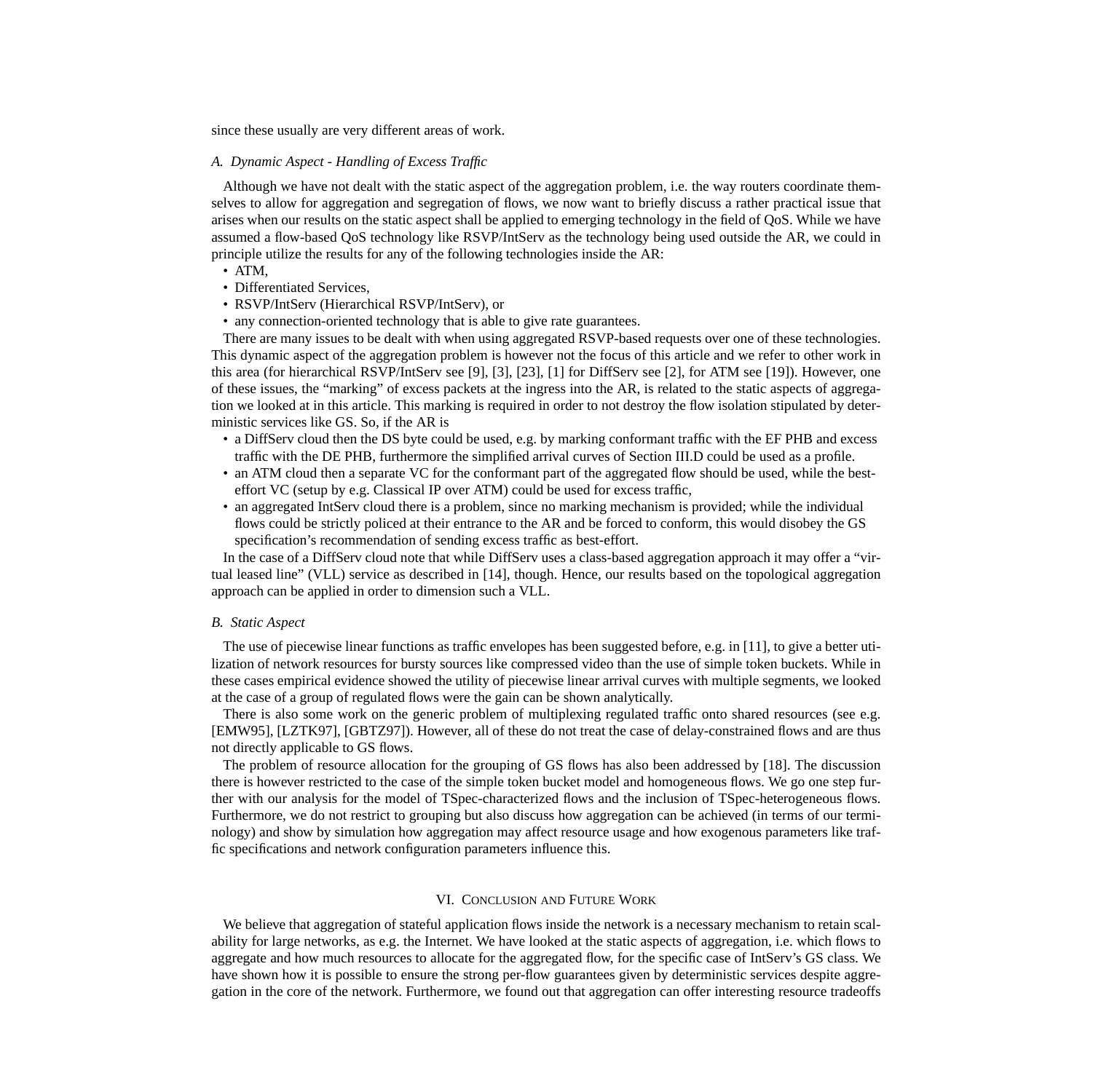between the AR and the non-AR part of the network if flow grouping and resource allocation is done carefully. We have given an example where the aggregated system even performed superior to the segregated system, whereas intuitively one might have thought that aggregation would only come at a price of more resources being required. Since an example is not a proof, we conducted a number of simulation experiments to investigate under which circumstances aggregation may pay off with regard to resource usage. While an aggregated system does not perform superior to a segregated system with regard to resource usage under all circumstances, we have given numerical evidence that there are many situations under which it does. This is a further argument for aggregation besides its main attraction of reducing state in the core of a large-scale network.

Left for future work is mainly the integration of the achieved results with the protocol-related aspects of the aggregation problem. It has to be noted that aggregation is inherently a dynamic problem, i.e. in general there are some already established groups of flows, so if new ones arrive, they must be assigned to these groups or groups must be reorganized. The derived formulas are good tools to aid such decisions, but how exactly is for further study. Furthermore, while we have made a serious approach towards investigating the parameter space of the aggregation problem, we were probably not able to cover all interesting "areas" of it. There are certainly more insights to be gained by further simulation experiments. Another area of interest could be how the average delay is affected by the presented mechanisms. In our simulation environment we assumed greedy sources which always led to worst-case behaviour. Extending the simulation environment by other traffic source models which are only bounded by linear traffic envelopes but do not necessarily meet them at all times should be straightforward and could shed some light on this issue, although it might be argued that average delay is of no interest for applications using deterministic services. Moreover, we have started to look at the aggregation of statistically guaranteed services. The problem here is that approaches from statistical multiplexing cannot be applied directly as most of them assume statistically independent sources. Yet, this can hardly be claimed for sources that have used a shared access region. How to resolve this open issue is left for future work as well.

#### VII. REFERENCES

- [1] F. Baker, C. Itturalde, F. Le Faucheur, and B. Davie. Aggregation of RSVP for IPv4 and IPv6 Reservations, March 2000. Internet Draft, work in progress.
- [2] Y. Bernet, R. Yavatkar, P. Ford, F. Baker, L. Zhang, M. Speer, R. Braden, B. Davie, J. Wroclawski, and E Felstaine. A Framework for Use of RSVP with DiffServ Networks, March 2000. Internet Draft, work in progress.
- [3] S. Berson and S. Vincent. Aggregation of Internet Integrated Services State. In *Proceedings of 6th IEEE/IFIP International Workshop on Quality of Service, Napa, CA, USA*. IEEE/IFIP, May 18–20 1998.
- [4] J.-Y. Le Boudec. Application of Network Calculus To Guaranteed Service Networks. *IEEE Trans. on Information Theory*, 44(3), May 1998.
- [5] A. Charny. Delay bounds in a network with aggregate scheduling, February 2000. Cisco.
- [6] Rene L. Cruz. Quality of Service Guarantees in Virtual Circuit Switched Networks. *IEEE Journal of Selected Areas in Communication*, 13(6), August 1995.
- [7] A. Elwalid, D. Mitra, and R.H. Wentworth. A New Approach for Allocating Buffers and Bandwidth to Heterogeneous, Regulated Traffic. *IEEE Journal of Selected Areas in Communication*, 13(6), August 1995.
- [8] S. Giordano, J. Y. Le Boudec, P. Thiran, and A. Ziedins. Multiplexing of Heterogeneous VBR Connections over a VBR Trunk. Technical report, EPFL, May 1997.
- [9] R. Guerin, S. Blake, and S. Herzog. Aggregating RSVP-based QoS Requests, November 1997. Internet Draft, work in progress.
- [10] Martin Karsten, Jens Schmitt, Lars Wolf, and Ralf Steinmetz. Provider-Oriented Linear Price Calculation for Integrated Services. In *Proceedings of the Seventh IEEE/IFIP International Workshop on Quality of Service (IWQoS'99), London, UK*. IEEE/IFIP, June 1999.
- [11] E. Knightly, D. Wrege, J. Liebeherr, and H. Zhang. Fundamental Limits and Trade-offs of Providing Deterministic Guarantees to VBR Video Traffic. In *Proc. of ACM SIGMETRICS'95*, August 1996.
- [12] J.Y. LeBoudec. A proven delay bound for a network with aggregate scheduling. Technical Report DSC2000/002, EPFL-DSC, January 2000.
- [13] F. LoPresti, Z.-L. Zhang, D. Towsley, and J. Kurose. Source Time-Scale and Optimal Buffer/Bandwidth Tradeoff for Regulated Traffic. In *Proceedings of IEEE Infocom*, January 1997.
- [14] Kathleen Nichols, Van Jacobson, and Lixia Zhang. RFC 2638 A Two-bit Differentiated Services Architecture for the Internet. Informational RFC, July 1999.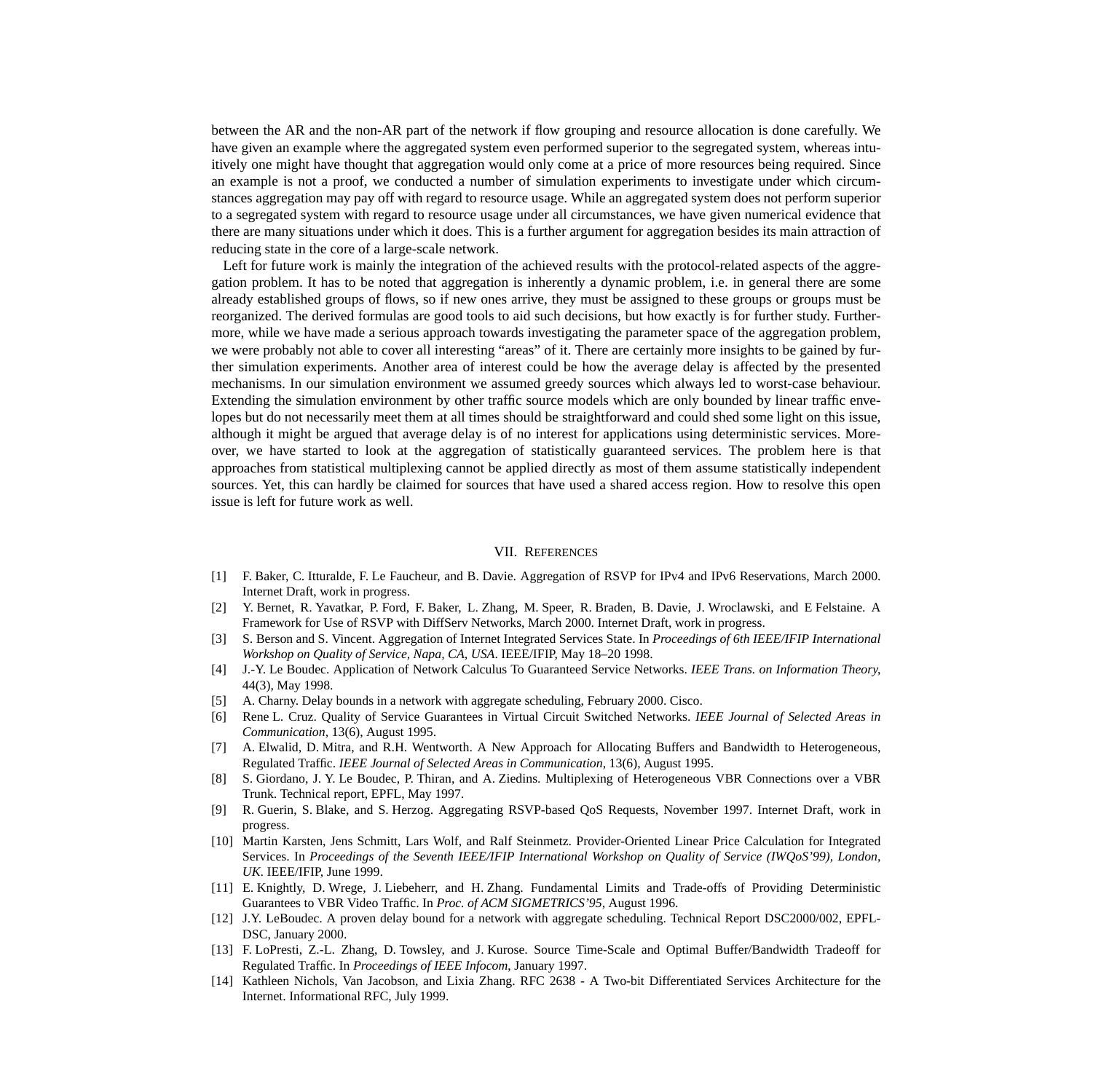- [15] P. Oechslin, S. Robert, J.-Y. Le Boudec, and S. Giordano. VBR over VBR: The Homogeneous, Loss-free Case. In *Proceedings of IEEE Infocom*, January 1997.
- [16] Abhay K. Parekh and Robert G. Gallager. A Generalized Processor Sharing Approach to Flow Control in Integrated Services Networks: The Single-Node Case. *IEEE/ACM Transactions on Networking*, 1(3), June 1993.
- [17] Abhay K. Parekh and Robert G. Gallager. A Generalized Processor Sharing Approach to Flow Control in Integrated Services Networks: The Multiple Node Case. *IEEE/ACM Transactions on Networking*, 2(2), April 1994.
- [18] S. Rampal and R. Guerin. Flow Grouping for Reducing Reservation Requirements for Guaranteed Delay Service, July 1997. Internet Draft, work in progress.
- [19] L. Salgarelli, M. DeMarco, G. Meroni, and V. Trecordi. Efficient Transport of IP Flows Across ATM Networks. In *IEEE ATM '97 Workshop Proceedings*, May 1997.
- [20] S. Shenker, C. Partridge, and R. Guerin. Specification of Guaranteed Quality of Service, September 1997. RFC 2212.
- [21] S. Shenker and J. Wroczlawski. General Characterization Parameters for Integrated Service Network Elements, September 1997. RFC 2216.
- [22] I. Stoica and H. Zhang. Providing guaranteed services without per-flow management. Technical Report CMU-CS-99-133, Carnegie-Mellon University, May 1999.
- [23] A. Terzis, J. Krawczyk, J. Wroczlawski, and L. Zhang. RSVP Operation over IP Tunnels, January 2000. RFC 2746.
- [24] Paul White and Jon Crowcroft. Integrated Services in the Internet: State of the Art. *Proceedings of IEEE*, 85(12), December 1997.
- [25] John Wroclawski. RFC 2210 The Use of RSVP with IETF Integrated Services. Informational RFC, September 1997.
- [26] Hui Zhang. Service Disciplines for Guaranteed Performance Service in Packet-Switching Networks. *Proceedings of the IEEE*, 83(10), October 1995.

#### APPENDIX A: Buffer for Summed and Cascaded TSpec

For the buffer requirements *B* of the *summed TSpec* we obtain:

case 1: 
$$
\sum_{j=1}^{n} p_{j} > R \geq \sum_{j=1}^{n} r_{j} \frac{C}{R} + D \leq \frac{\sum_{j=1}^{n} b_{j} - M}{\sum_{j=1}^{n} p_{j} - \sum_{j=1}^{n} r_{j}}
$$
  
\n
$$
B = M + \frac{\left(\sum_{j=1}^{n} p_{j} - R\right)\left(\sum_{j=1}^{n} b_{j} - M\right)}{\sum_{j=1}^{n} p_{j} - \sum_{j=1}^{n} r_{j}} + C + RD
$$
  
\ncase 2: 
$$
\frac{C}{R} + D > \frac{\sum_{j=1}^{n} b_{j} - M}{\sum_{j=1}^{n} p_{j} - \sum_{j=1}^{n} r_{j}}
$$
  
\n
$$
B = \sum_{j=1}^{n} b_{j} + \sum_{j=1}^{n} r_{j} \left(\frac{C}{R} + D\right)
$$
  
\ncase 3: 
$$
R \geq \sum_{j=1}^{n} p_{j}
$$
  
\n
$$
B = M + \sum_{j=1}^{n} p_{j} \left(\frac{C}{R} + D\right)
$$

$$
I + \sum_{j=1} P_j \big(\overline{R}
$$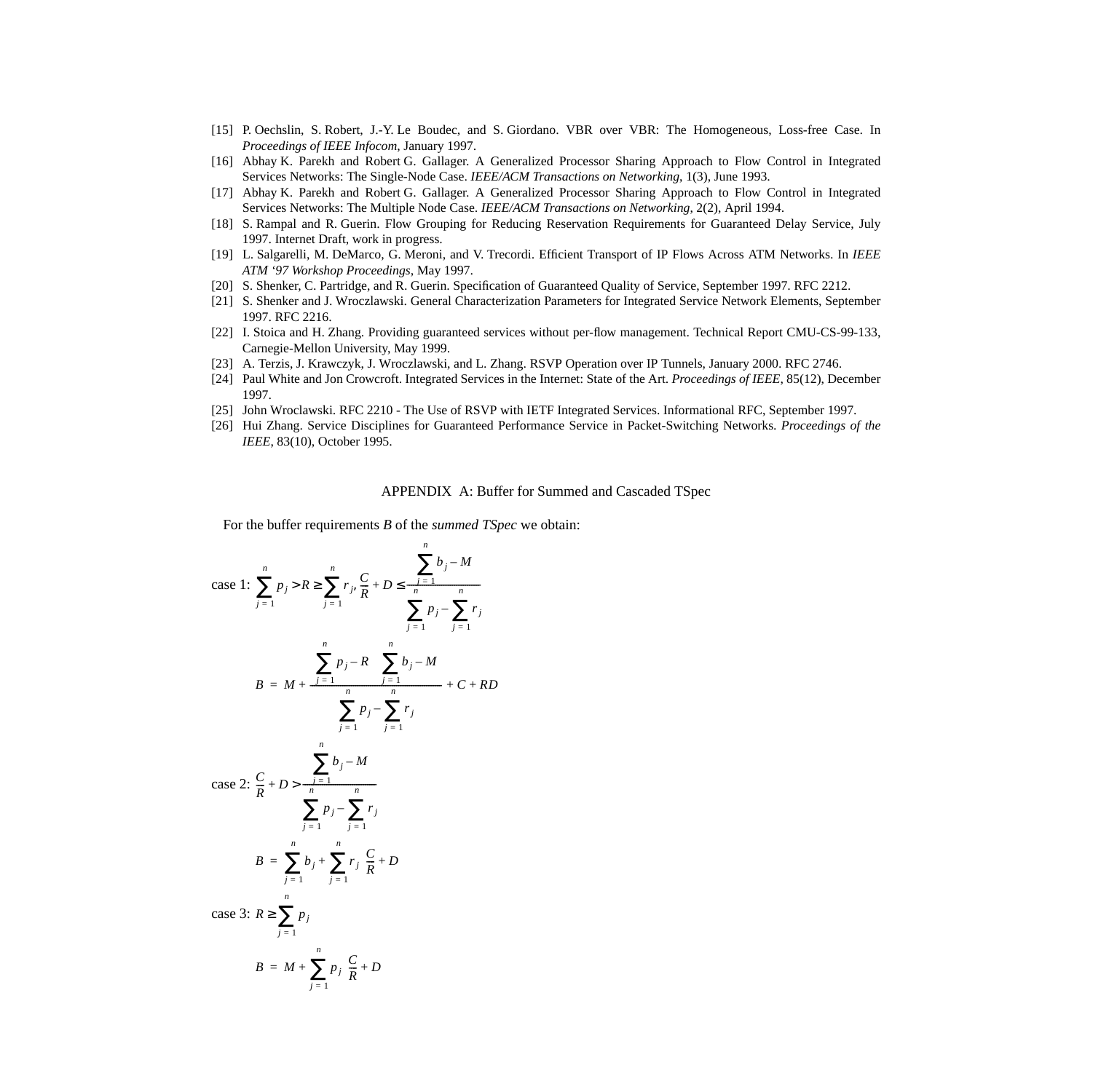For the buffer requirements *B* of the *cascaded TSpec* we obtain ( $k \in \{1,...,n\}$ ):

case 1: 
$$
\sum_{j=k}^{n} p_j + \sum_{l=1}^{k-1} r_l > R \ge \sum_{j=k+1}^{n} p_j + \sum_{l=1}^{k} r_l, \frac{C}{R} + D \le \frac{b_k - M_k}{p_k - r_k}
$$
\n
$$
B = \sum_{l=1}^{k-1} (b_l - M_l) + M + \left( \sum_{j=k}^{n} p_j + \sum_{l=1}^{k-1} r_l - R \right) \left( \frac{b_k - M_k}{p_k - r_k} \right) + C + RD
$$
\n
$$
\sum_{j=k}^{n} p_j + \sum_{l=1}^{k-1} r_l > R \ge \sum_{j=k+1}^{n} p_j + \sum_{l=1}^{k} r_l,
$$
\n
$$
\exists h \in \{1, \dots, n-k-1\} \frac{b_{k+h} - M_{k+h}}{p_{k+h} - r_{k+h}} < \frac{C}{R} + D \le \frac{b_{h+k+1} - M_{k+h+1}}{p_{k+h+1} - r_{k+h+1}}
$$

$$
B = \sum_{l=1}^{k+h} (b_l - M_l) + M + \left( \sum_{j=k+h+1}^{n} p_j + \sum_{l=1}^{k+h} r_l - R \right) \left( \frac{C}{R} + D \right)
$$

case 3:  $\frac{C}{R}$  $\frac{C}{R}$  + *D* >  $\frac{b_n - M_n}{p_n - r_n}$ 

$$
B = \sum_{l=1}^{n} (b_l - M_l) + M + \left(\sum_{l=1}^{n} r_l\right) \left(\frac{C}{R} + D\right)
$$

case 4:  $R \geq \sum p_j$ *j* = 1 <sup>≥</sup> ∑

$$
B = M + \sum_{j=1}^{n} p_j \left( \frac{C}{R} + D \right)
$$